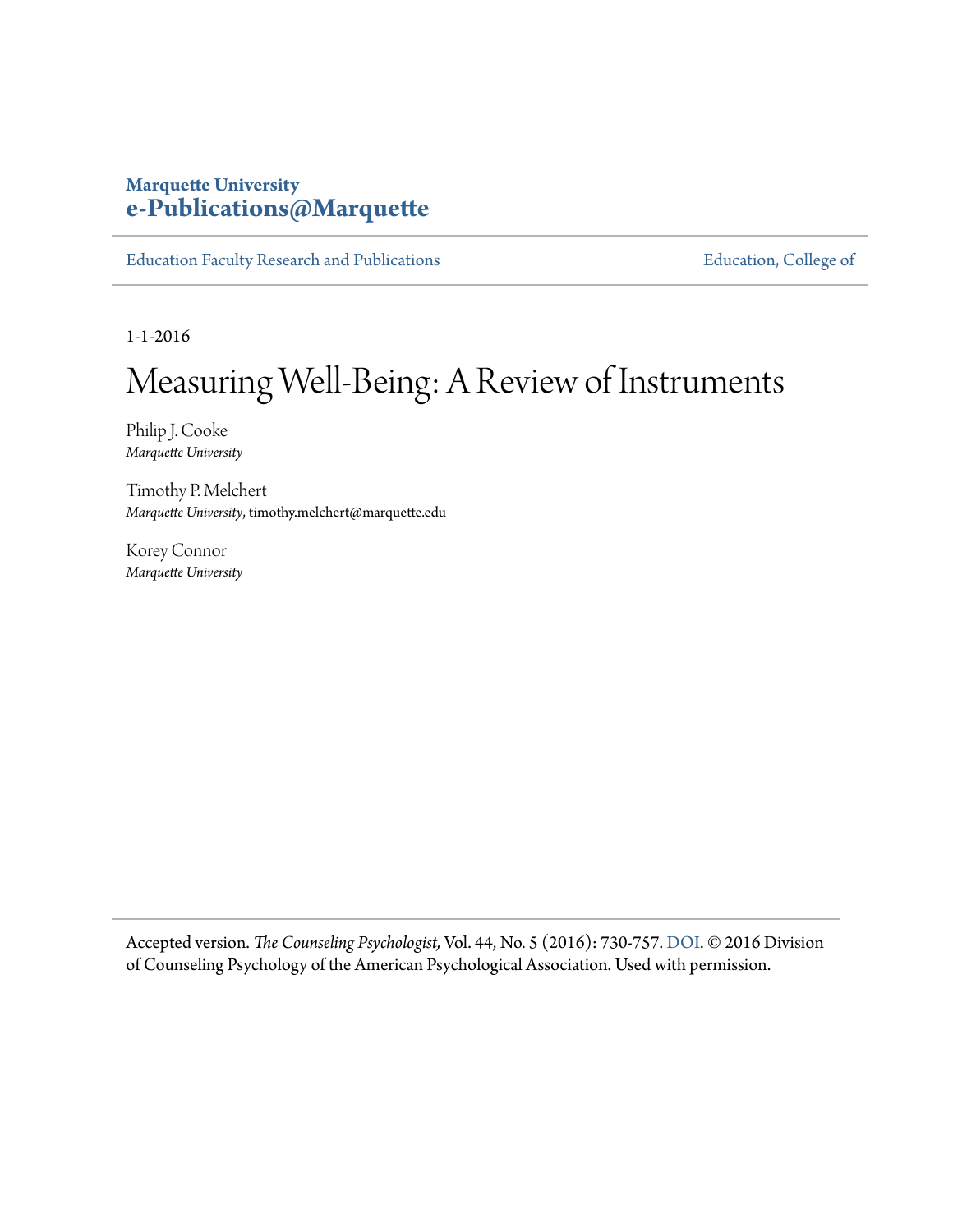# Measuring Well-Being: A Review of Instruments

Philip J. Cooke *College of Education, Marquette University Milwaukee, WI* Timothy P. Melchert *College of Education, Marquette University Milwaukee, WI*

Korey Connor *College of Education, Marquette University Milwaukee, WI*

**Abstract:** Interest in the study of psychological health and well-being has increased significantly in recent decades. A variety of conceptualizations of psychological health have been proposed including hedonic and eudaimonic well-being, quality-of-life, and wellness approaches. Although instruments for measuring constructs associated with each of these approaches have been developed, there has been no comprehensive review of well-being measures. The present literature review was undertaken to identify self-report instruments measuring well-being or closely related constructs (i.e., quality of

*The Counseling Psychologist*, Vol 44, No. 5 (2016): pg. 730-757[. DOI.](https://dx.doi.org/10.1177/0011000016633507) This article is © American Psychological Association and permission has been granted for this version to appear i[n e-Publications@Marquette.](http://epublications.marquette.edu/) American Psychological Association does not grant permission for this article to be further copied/distributed or hosted elsewhere without the express permission from American Psychological Association.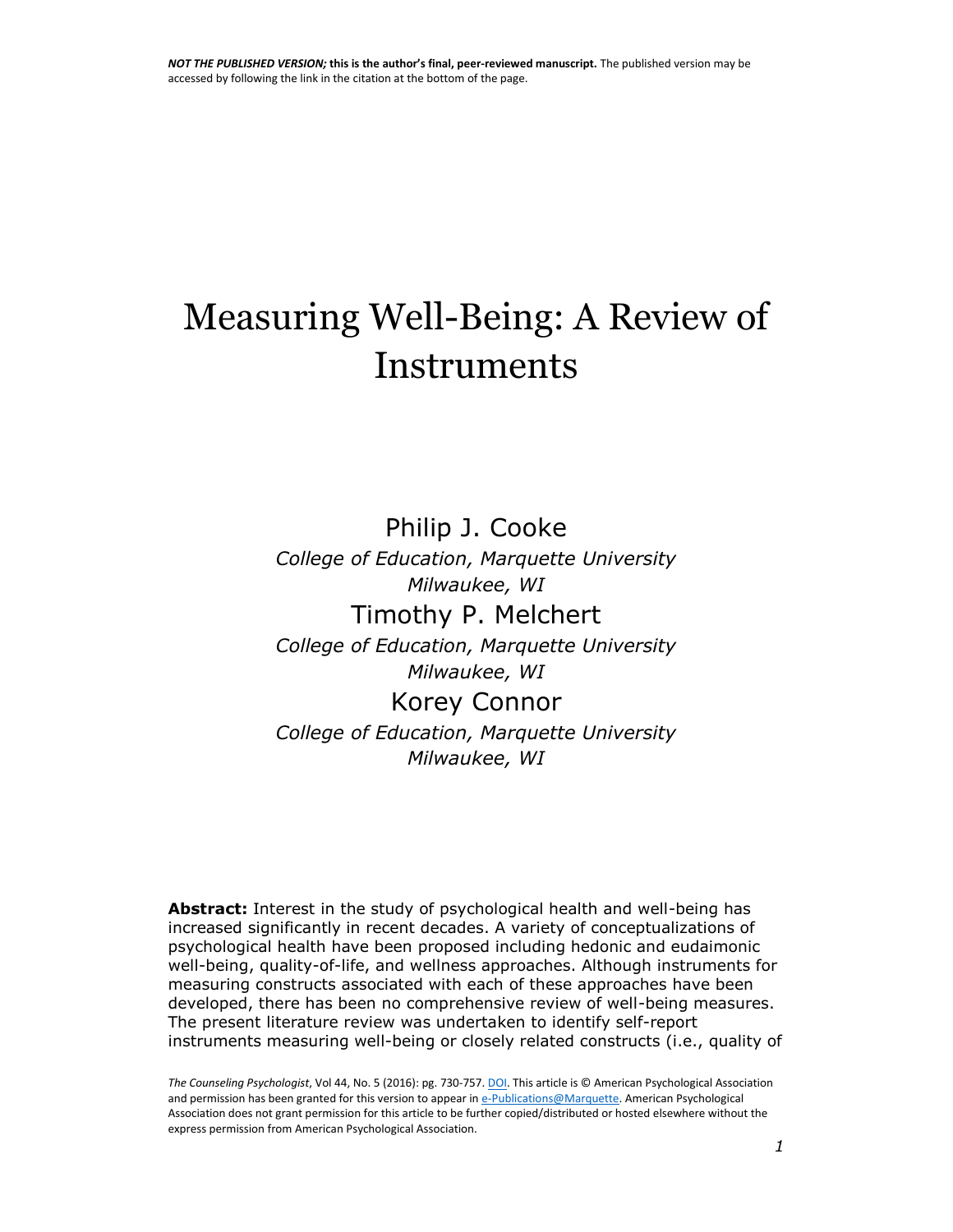life and wellness) and critically evaluate them with regard to their conceptual basis and psychometric properties. Through a literature search, we identified 42 instruments that varied significantly in length, psychometric properties, and their conceptualization and operationalization of well-being. Results suggest that there is considerable disagreement regarding how to properly understand and measure well-being. Research and clinical implications are discussed.

**Keywords:** [well-being,](http://journals.sagepub.com/keyword/Well-being) [happiness,](http://journals.sagepub.com/keyword/Happiness) [assessment,](http://journals.sagepub.com/keyword/Assessment) [instruments,](http://journals.sagepub.com/keyword/Instruments) [measurements](http://journals.sagepub.com/keyword/Measurements)

In recent years, interest in positive conceptualizations of health and well-being has grown steadily in the behavioral sciences as well as in society more generally. It is possible that human beings have always contemplated the nature of well-being, health, happiness, and the "good life"; psychological theorizing has explored these questions across the history of the discipline [\(Lent, 2004\)](http://journals.sagepub.com/doi/full/10.1177/0011000016633507). However, little sustained empirical attention has been given to these topics until the past few decades, when several different conceptualizations of health and well-being have been advanced, "positive psychology" has grown into a recognized specialization, empirical research has increased significantly, and theoretical disagreements have been debated vigorously [\(Jayawickreme, Forgeard, & Seligman, 2012; Lent, 2004;](http://journals.sagepub.com/doi/full/10.1177/0011000016633507) [Ryan & Deci, 2001\)](http://journals.sagepub.com/doi/full/10.1177/0011000016633507).

There has been a long running and still unresolved debate in the literature about how to properly conceptualize and measure health and well-being. Some of this debate dates back to the ancient Greeks (e.g., Aristotle was an active early participant), and lively disagreements continue on how best to measure the essential aspects of well-being and optimal life functioning [\(Jayawickreme et al., 2012;](http://journals.sagepub.com/doi/full/10.1177/0011000016633507) [Lent, 2004\)](http://journals.sagepub.com/doi/full/10.1177/0011000016633507). Clarifying the strengths and limitations of these various approaches will be important to advancing research on this subject. A search of the literature, however, found no comprehensive review of the instruments that have been developed to measure these constructs. Therefore, the present review was undertaken to identify and critically evaluate all the published well-being instruments that include a psychological component. To clarify the scope of the project, next we describe the primary theoretical approaches used in developing the instruments included in this review.

*The Counseling Psychologist*, Vol 44, No. 5 (2016): pg. 730-757[. DOI.](https://dx.doi.org/10.1177/0011000016633507) This article is © American Psychological Association and permission has been granted for this version to appear i[n e-Publications@Marquette.](http://epublications.marquette.edu/) American Psychological Association does not grant permission for this article to be further copied/distributed or hosted elsewhere without the express permission from American Psychological Association.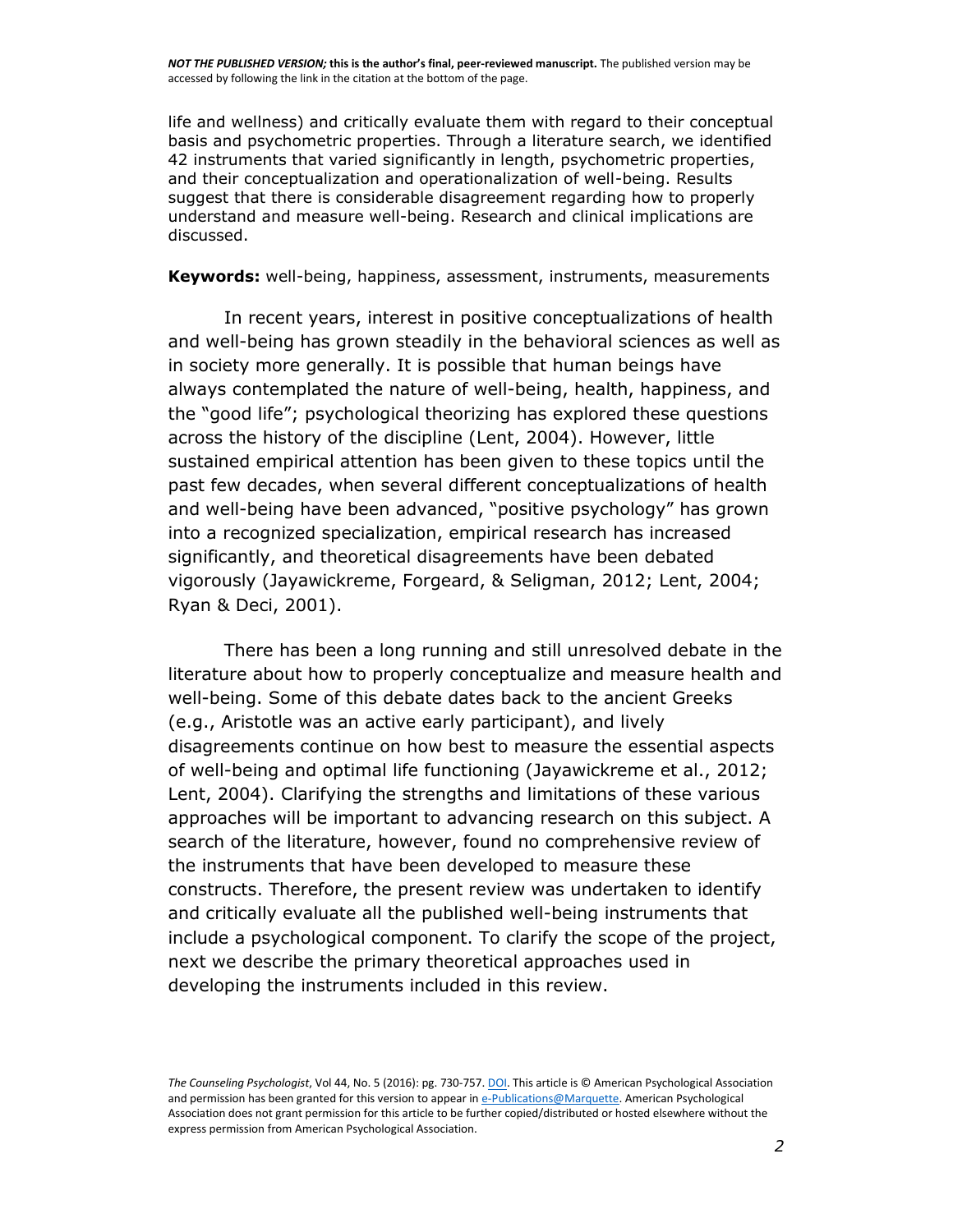## **Primary Approaches to Conceptualizing Well-Being**

Prior to World War II, most conceptualizations of health were focused on the absence of disease and disability. In 1948, however, the World Health Organization (WHO) proposed a definition that viewed health as "a state of complete physical, mental, and social well-being and not merely the absence of disease and infirmity" ([WHO,](http://journals.sagepub.com/doi/full/10.1177/0011000016633507)  [1948\)](http://journals.sagepub.com/doi/full/10.1177/0011000016633507). Nonetheless, most health care research and practice continued to rely on the traditional medical model that focused on reducing disease and disability, with little attention given to the nature of health and well-being. The medical model was very useful for developing effective treatments for many illnesses but fell short in addressing the growing body of research that suggested that the absence of pathology does not necessarily correlate with positive dimensions of health and well-being (e.g., [Keyes, 2002\)](http://journals.sagepub.com/doi/full/10.1177/0011000016633507). A variety of different conceptualizations of well-being were also being promoted during this time, and the proliferation of these approaches led to confusion as to how to properly define and measure positive health and functioning [\(Lent, 2004\)](http://journals.sagepub.com/doi/full/10.1177/0011000016633507). These varying conceptualizations can be categorized into four broad approaches. The two most influential approaches in psychology have been the hedonic and eudaimonic schools [\(Lent,](http://journals.sagepub.com/doi/full/10.1177/0011000016633507)  [2004; Ryan & Deci, 2001\)](http://journals.sagepub.com/doi/full/10.1177/0011000016633507). Approaches emphasizing quality of life and wellness also have been influential in psychology, although not as much as they have been in medicine and counseling, respectively [\(Lent, 2004; Roscoe, 2009\)](http://journals.sagepub.com/doi/full/10.1177/0011000016633507). Additional theoretical models have been proposed to explain relationships among components of well-being and explain the processes involved in developing and maintaining wellbeing (e.g., [Jayawickreme et al., 2012; Lent, 2004\)](http://journals.sagepub.com/doi/full/10.1177/0011000016633507). However, instruments for measuring new conceptualizations of well-being associated with these models have not been proposed.

The *hedonic* approaches to conceptualizing well-being focus on pleasure and happiness [\(Ryan & Deci, 2001\)](http://journals.sagepub.com/doi/full/10.1177/0011000016633507). The most prominent hedonic model is known as subjective well-being, a tripartite model consisting of satisfaction with life, the absence of negative affect, and the presence of positive affect [\(Diener, Emmons, Larsen, & Griffin,](http://journals.sagepub.com/doi/full/10.1177/0011000016633507)  [1985\)](http://journals.sagepub.com/doi/full/10.1177/0011000016633507). Proponents of this perspective tend to conceptualize well-being in terms of all three of these constructs, although many researchers

*The Counseling Psychologist*, Vol 44, No. 5 (2016): pg. 730-757[. DOI.](https://dx.doi.org/10.1177/0011000016633507) This article is © American Psychological Association and permission has been granted for this version to appear i[n e-Publications@Marquette.](http://epublications.marquette.edu/) American Psychological Association does not grant permission for this article to be further copied/distributed or hosted elsewhere without the express permission from American Psychological Association.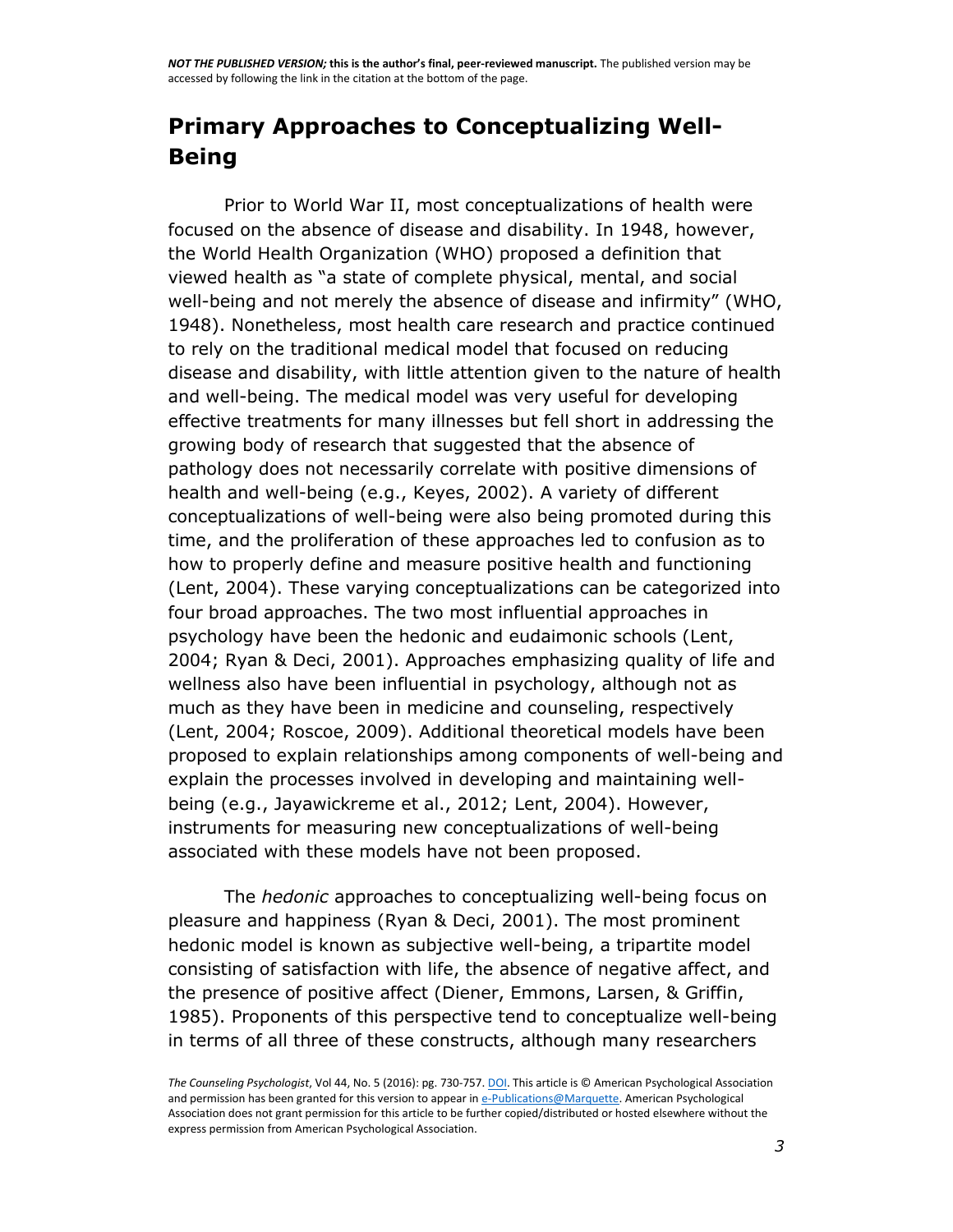focus on life satisfaction alone when assessing well-being from this perspective.

The *eudaimonic* approaches to conceptualizing well-being suggest that psychological health is achieved by fulfilling one's potential, functioning at an optimal level, or realizing one's true nature [\(Lent, 2004\)](http://journals.sagepub.com/doi/full/10.1177/0011000016633507). In contrast to the focus on affect and life satisfaction in the hedonic models, eudaimonic models tend to focus on a larger number of life domains, although they vary significantly regarding the fundamental elements that determine well-being. For example, one of the more prominent eudaimonic models is the psychological well-being model [\(Ryff, 1989; Ryff & Keyes, 1995\)](http://journals.sagepub.com/doi/full/10.1177/0011000016633507), which suggests that wellbeing consists of six elements: self-acceptance, positive relations with others, autonomy, environmental mastery, purpose in life, and personal growth. The eudaimonic model proposed by [Ryan and Deci](http://journals.sagepub.com/doi/full/10.1177/0011000016633507)  [\(2001\),](http://journals.sagepub.com/doi/full/10.1177/0011000016633507) however, suggests that well-being is found in the fulfillment of three basic psychological needs: autonomy, competence, and relatedness. Clearly these two models overlap, but they also illustrate the variation found within the eudaimonic approaches to understanding well-being.

A third category of approaches to conceptualizing well-being focuses on *quality of life* (QoL). The term QoL is often used interchangeably with well-being in the literature. For example, the authors who developed the Quality of Life Inventory use the terms quality of life, subjective well-being, and life satisfaction interchangeably [\(Frisch, Cornell, Villanueva, & Retzlaff, 1992\)](http://journals.sagepub.com/doi/full/10.1177/0011000016633507). However, those studying QoL generally conceptualize well-being more broadly than either the hedonic or eudaimonic models and include physical, psychological, and social aspects of functioning. This approach has been influenced by a variety of disciplines including medicine, sociology, and psychology, and is often employed in medical contexts [\(Lent, 2004\)](http://journals.sagepub.com/doi/full/10.1177/0011000016633507). In the area of oncology, for example, the measurement of QoL for patients with cancer has become highly developed [\(Cella & Stone, 2015](http://journals.sagepub.com/doi/full/10.1177/0011000016633507)). The WHO defines QoL as a "broad range concept affected in a complex way by the persons' physical health, psychological state, level of independence, social relationships and their relationship to salient features of their environment" [\(WHOQOL Group, 1998,](http://journals.sagepub.com/doi/full/10.1177/0011000016633507) p. 1570).

*The Counseling Psychologist*, Vol 44, No. 5 (2016): pg. 730-757[. DOI.](https://dx.doi.org/10.1177/0011000016633507) This article is © American Psychological Association and permission has been granted for this version to appear i[n e-Publications@Marquette.](http://epublications.marquette.edu/) American Psychological Association does not grant permission for this article to be further copied/distributed or hosted elsewhere without the express permission from American Psychological Association.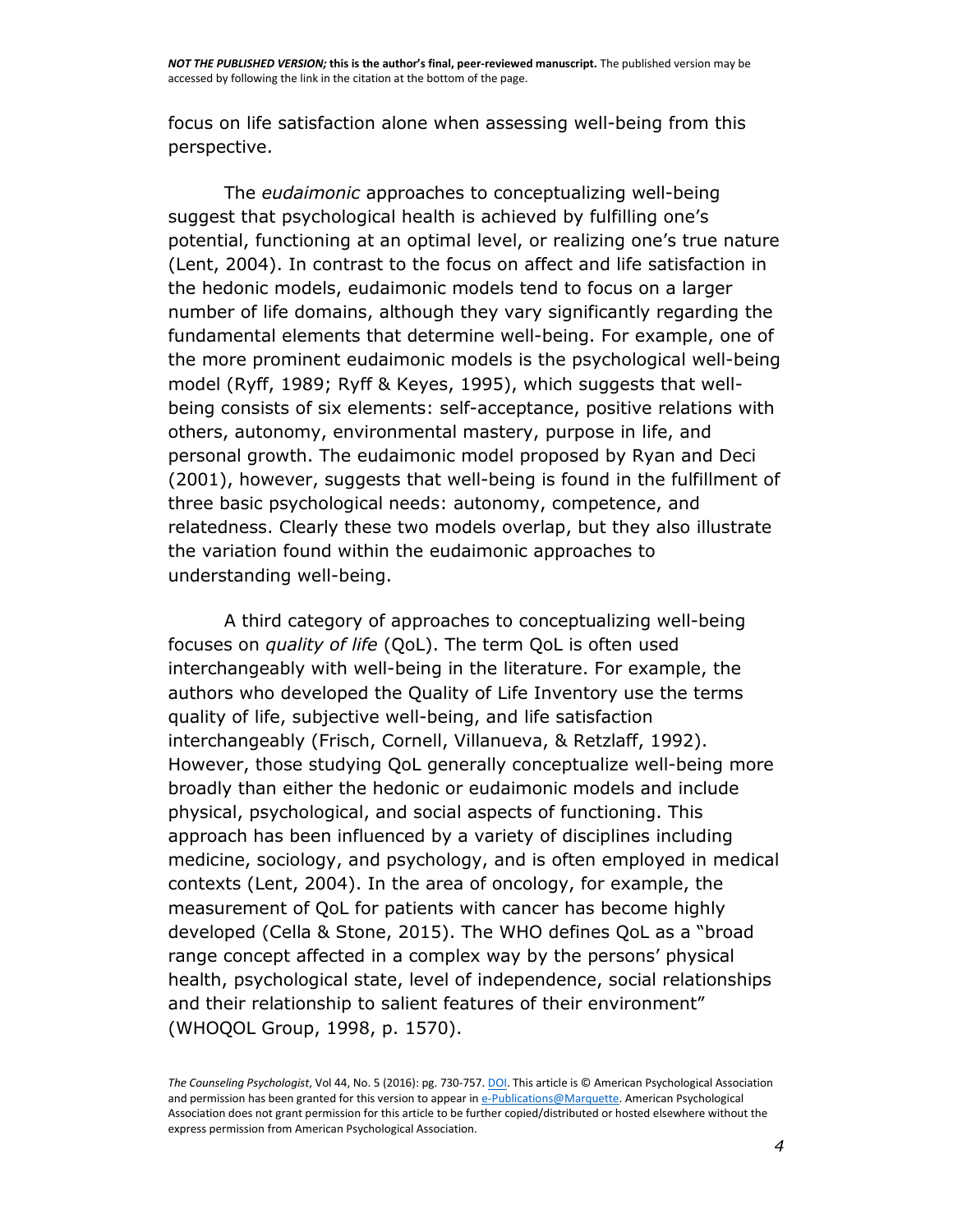A fourth category of conceptualizations of well-being is often referred to as *wellness*. Wellness approaches are rooted in the counseling literature and tend to be broader and less clearly defined than the approaches mentioned earlier [\(Roscoe, 2009\)](http://journals.sagepub.com/doi/full/10.1177/0011000016633507). Similar to the situation for QoL, some authors use the term wellness interchangeably with well-being [\(Harari, Waehler, & Rogers, 2005; Hattie, Myers, &](http://journals.sagepub.com/doi/full/10.1177/0011000016633507)  [Sweeney, 2004\)](http://journals.sagepub.com/doi/full/10.1177/0011000016633507). One early definition of wellness shares with eudaimonic approaches a focus on optimal functioning and defines wellness as "an integrated method of functioning which is oriented toward maximizing the potential of which the individual is capable" (Dunn, 1961, p. 4, as cited in [Palombi, 1992\)](http://journals.sagepub.com/doi/full/10.1177/0011000016633507). Like well-being and QoL, conceptualizations of wellness emphasize that well-being is more than the absence of illness, although theories of wellness differ in the specific elements included. Nearly all scholars in this area agree on a multifaceted conceptualization of wellness as a holistic lifestyle and include multiple areas of health and functioning (e.g., physical or spiritual health, possessing an integrated personality; [Palombi, 1992;](http://journals.sagepub.com/doi/full/10.1177/0011000016633507) [Roscoe, 2009\)](http://journals.sagepub.com/doi/full/10.1177/0011000016633507).

These four categories of approaches to understanding well-being have substantial similarities, with the broadest commonality being each construct's foundational interest in the positive dimension of human experience and functioning. Each category attempts to identify what constitutes "the good life" or optimal functioning for the human person [\(Ryan & Deci, 2001\)](http://journals.sagepub.com/doi/full/10.1177/0011000016633507) even if they differ on the particular terms used, on the components of well-being, or the preferred measurement approach to operationalize well-being. Although there are important theoretical distinctions between these four categories, it is unclear the degree to which they represent unique phenomena. In fact, these various theoretical camps may be tapping into a similar, or perhaps the same, dimension of human experience, resulting in a proliferation of constructs that may complicate rather than clarify scientific understanding. This potential construct proliferation may be due in part to these different conceptualizations having risen out of different disciplines (i.e., hedonic and eudaimonic well-being primarily in psychology and sociology, QoL primarily in medicine, and wellness primarily in counseling). One of the purposes of this review is to begin to bridge these differences by examining the measurement of wellbeing from a comprehensive perspective that includes all these schools of thought.

*The Counseling Psychologist*, Vol 44, No. 5 (2016): pg. 730-757[. DOI.](https://dx.doi.org/10.1177/0011000016633507) This article is © American Psychological Association and permission has been granted for this version to appear i[n e-Publications@Marquette.](http://epublications.marquette.edu/) American Psychological Association does not grant permission for this article to be further copied/distributed or hosted elsewhere without the express permission from American Psychological Association.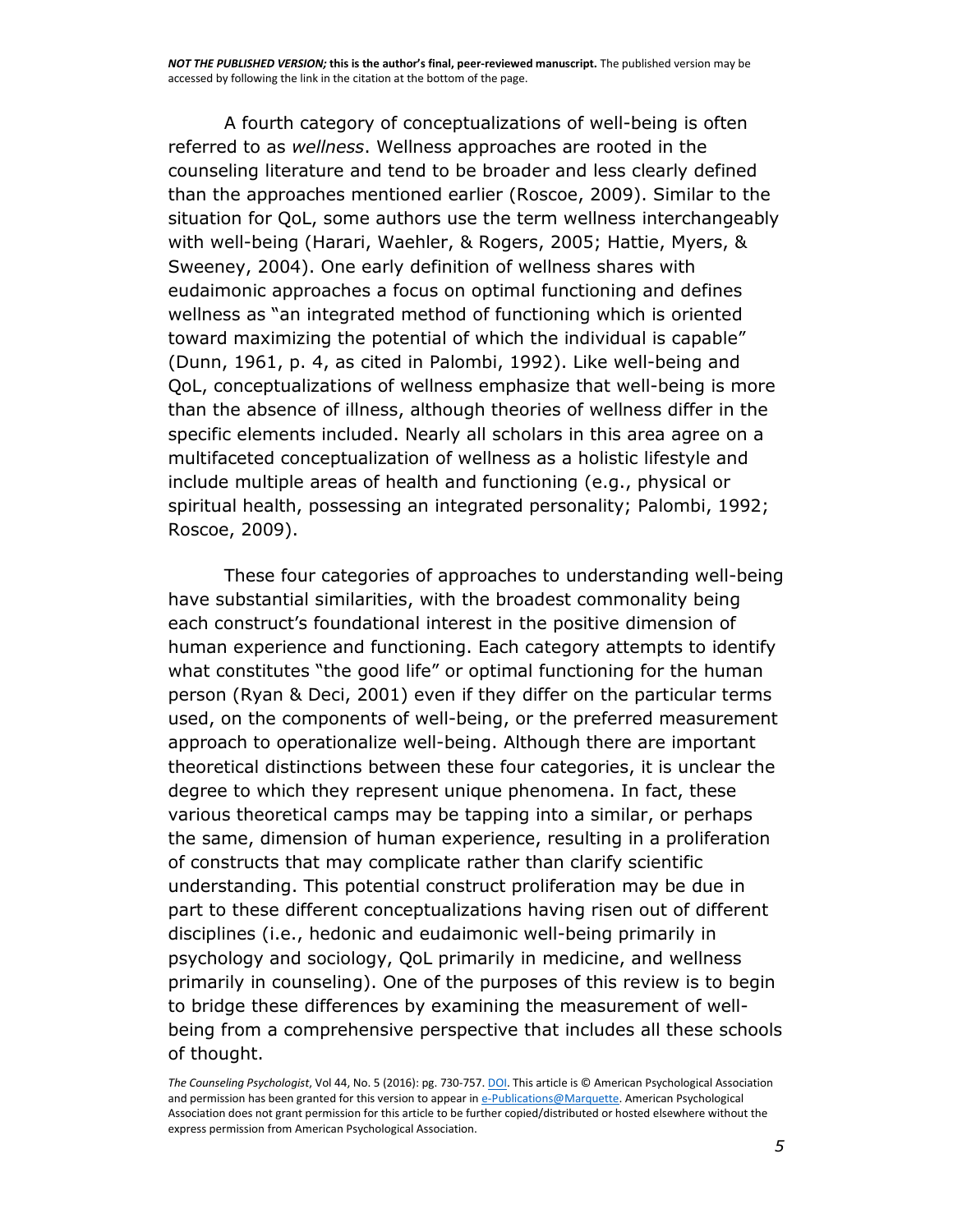## **The Present Study**

Measurement instruments have been developed for the multiple models that fall within each of the four categories of conceptualizations of well-being. These instruments are used in research and clinical settings as well as in public polling to assess the level of psychological health or well-being of individuals, groups, communities, and even whole societies (e.g., [Gallup-Healthways, 2014; Huppert & So, 2013\)](http://journals.sagepub.com/doi/full/10.1177/0011000016633507). Of course, the results of these polls, research studies, and individual clinical assessments might vary considerably depending on the instrument used. It is consequently important that users of these instruments are aware of the underlying conceptualizations on which particular instruments are based along with information regarding their psychometric properties so that they can take a critical approach to interpreting the data obtained with these instruments.

A literature search found two previous reviews of broadly focused well-being measures. [McDowell \(2010\)](http://journals.sagepub.com/doi/full/10.1177/0011000016633507) provided an historical and philosophical overview of conceptualizations of well-being and reviewed nine instruments based primarily on hedonic and eudaimonic approaches. He addressed the limitations of the instruments, particularly with regard to their clinical utility and the precision of their item content for measuring the specific constructs the scales were designed to assess. [Roscoe \(2009\)](http://journals.sagepub.com/doi/full/10.1177/0011000016633507) reviewed six instruments designed to measure wellness and came to similar conclusions regarding the difficulties of using existing measures to empirically evaluate theoretical conceptualizations of wellness. These reviews provided useful information on select instruments, but they included a small number of measures and did not cover the full range of approaches to conceptualizing well-being. In addition, several reviews have been conducted on QoL measures for patients with particular diseases (e.g., [Cella & Tulsky \[1990\]](http://journals.sagepub.com/doi/full/10.1177/0011000016633507) reviewed 24 instruments used to measure QoL in cancer patients), but the applicability of these reviews is focused on specific patient populations. In the present review, we attempted to address these limitations by evaluating the full range of published instruments designed to measure well-being from a psychological perspective.

*The Counseling Psychologist*, Vol 44, No. 5 (2016): pg. 730-757[. DOI.](https://dx.doi.org/10.1177/0011000016633507) This article is © American Psychological Association and permission has been granted for this version to appear i[n e-Publications@Marquette.](http://epublications.marquette.edu/) American Psychological Association does not grant permission for this article to be further copied/distributed or hosted elsewhere without the express permission from American Psychological Association.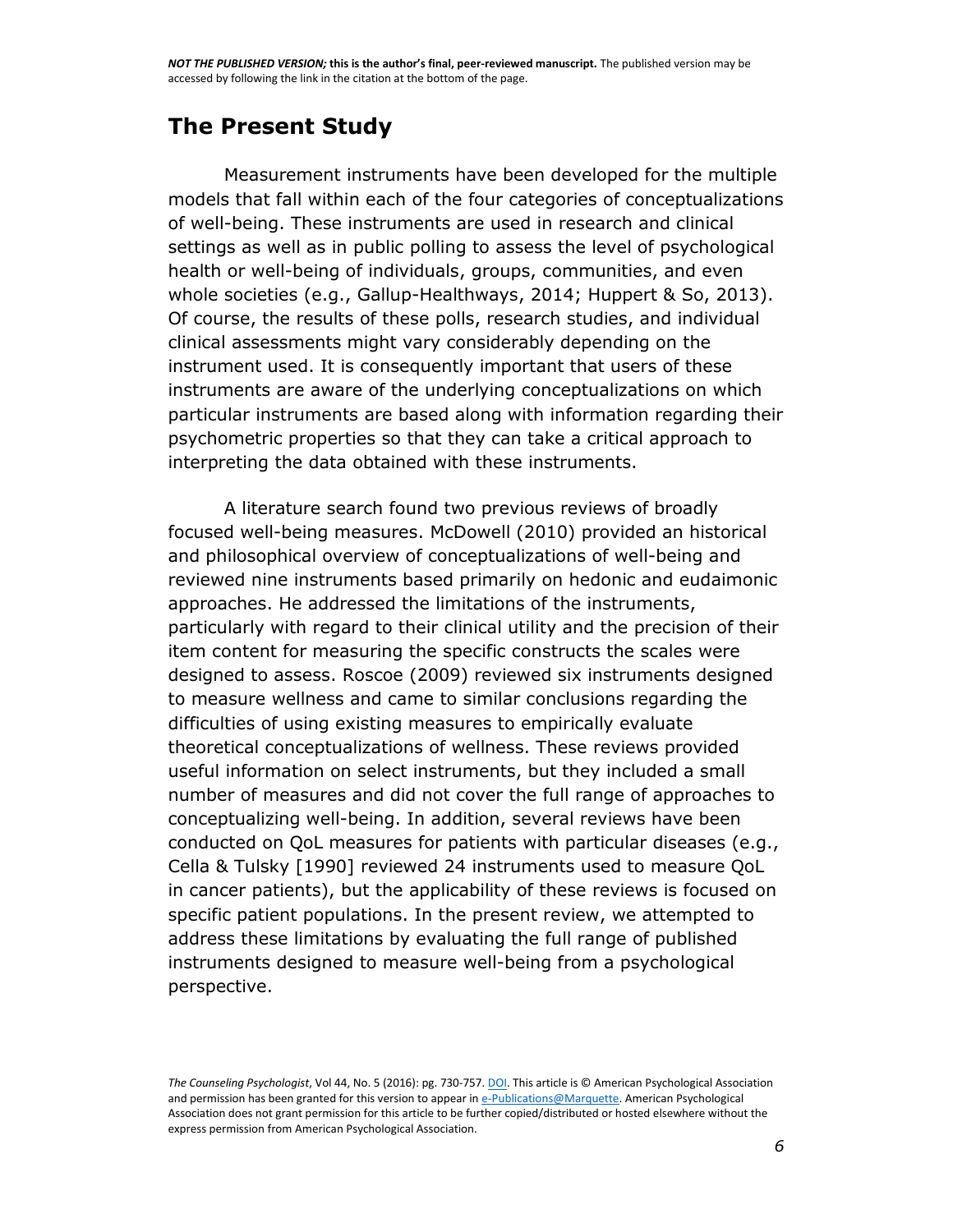## **Method**

This review included self-administered instruments that were identified by their authors as measuring well-being, QoL, or wellness. Instruments were included if they measured psychological well-being, psychosocial well-being, or psycho-physical well-being, whereas instruments were excluded if they addressed either social, economic, or physical well-being alone without including a psychological component. Instruments designed to assess narrow, domain-specific aspects of well-being (e.g., spiritual well-being; [Ellison, 1983\)](http://journals.sagepub.com/doi/full/10.1177/0011000016633507) or instruments developed for narrowly defined populations (e.g., Hemophilia Well-Being Index; [Remor, 2013\)](http://journals.sagepub.com/doi/full/10.1177/0011000016633507) were excluded as these measures were designed specifically for individuals who share a particular characteristic or experience and were not intended to represent a full conceptualization of well-being for use with the general population. Measures designed specifically for children were also excluded due to the unique theoretical and measurement considerations for this group (for a review of these issues, see [Huebner, 2004\)](http://journals.sagepub.com/doi/full/10.1177/0011000016633507). Single-item measures of well-being were included in this review due to their use in some of the most influential empirical studies on the topic (e.g., [Ryff et al., 2007\)](http://journals.sagepub.com/doi/full/10.1177/0011000016633507).

The search for well-being, QoL, and wellness instruments was conducted using online databases including PsycINFO, Medline, and Google Scholar. In addition to the terms well-being, quality of life, and wellness, four additional search terms (flourishing, psychological wellbeing, life satisfaction, and happiness) were used in combination with "measurement" in an attempt to capture all relevant instruments. Reference lists from published reviews of the psychological well-being literature (e.g., [Lent, 2004; McDowell, 2010; Roscoe, 2009\)](http://journals.sagepub.com/doi/full/10.1177/0011000016633507) were also examined to identify any additional instruments. Use of these procedures yielded 1,519 publications. These publications were then examined to determine if they actually described a well-being instrument and they met the inclusionary and exclusionary criteria described in the previous paragraph. In cases where it was unclear whether an instrument fully met the criteria, the authors discussed the evidence until consensus was reached. For example, some instruments, such as the Positive Affect and Negative Affect Schedule [\(Watson, Clark, & Tellegen, 1988\)](http://journals.sagepub.com/doi/full/10.1177/0011000016633507), are often used along with

*The Counseling Psychologist*, Vol 44, No. 5 (2016): pg. 730-757[. DOI.](https://dx.doi.org/10.1177/0011000016633507) This article is © American Psychological Association and permission has been granted for this version to appear i[n e-Publications@Marquette.](http://epublications.marquette.edu/) American Psychological Association does not grant permission for this article to be further copied/distributed or hosted elsewhere without the express permission from American Psychological Association.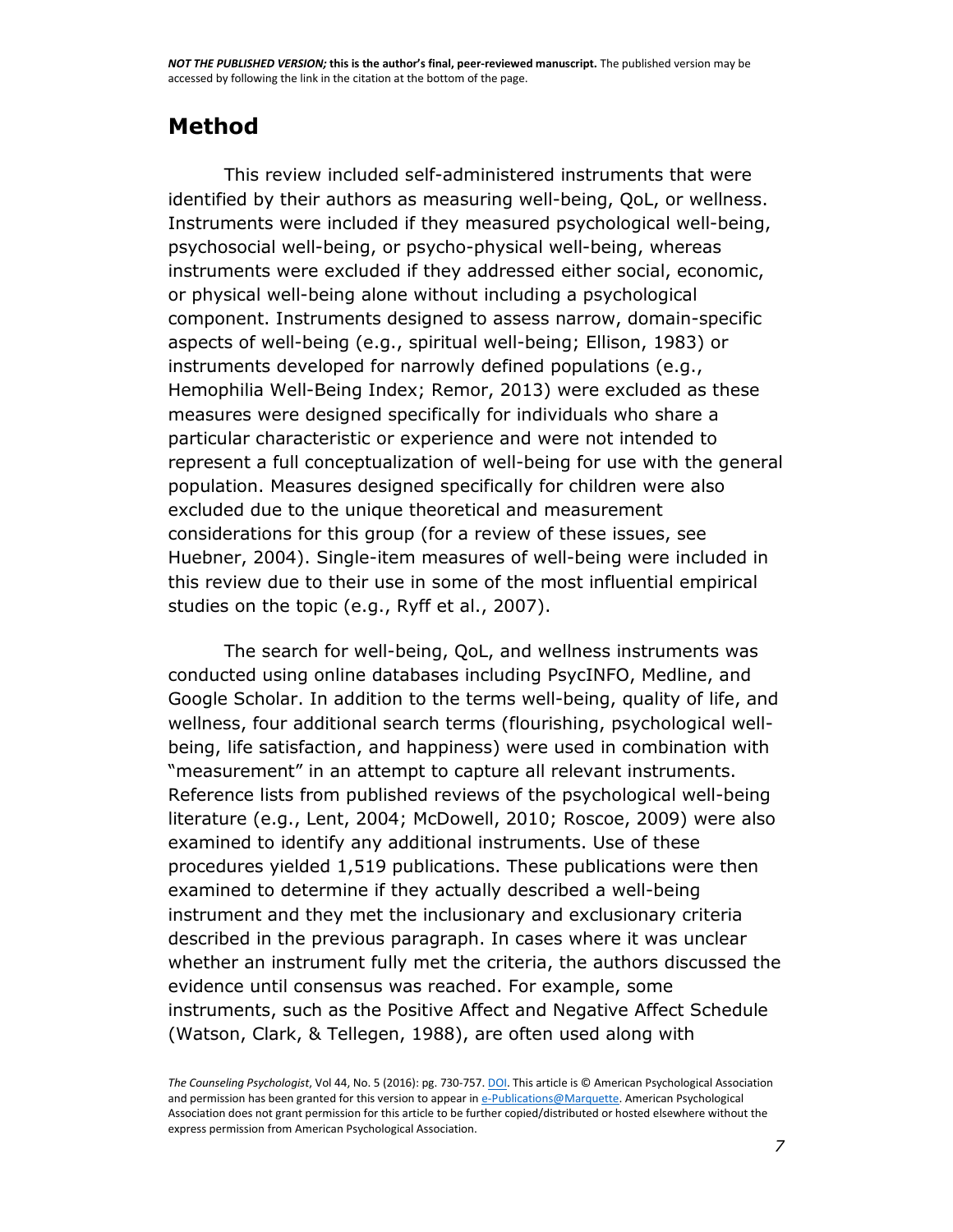instruments that are specifically designed to measure well-being, but were not themselves explicitly designed as stand-alone measures of well-being; these were consequently excluded from this review. Use of these procedures resulted in the identification of 42 instruments.

To maintain a uniform approach to presenting information, psychometric data from the original publication of an instrument are reported. In cases where an original instrument had been revised, only the revised instrument was included in this review (e.g., the Psychological General Well-Being Index–Revised; [Revicki, Leidy, &](http://journals.sagepub.com/doi/full/10.1177/0011000016633507)  [Howland, 1996\)](http://journals.sagepub.com/doi/full/10.1177/0011000016633507). Some instruments were originally presented without psychometric data; in these cases, data reported are from the *Mental Measurements Yearbook* [\(Farmer, 2005; Lonborg, 2007\)](http://journals.sagepub.com/doi/full/10.1177/0011000016633507) or from the earliest publication that reported psychometric data for an instrument (e.g., the Wellness Inventory; [Palombi, 1992\)](http://journals.sagepub.com/doi/full/10.1177/0011000016633507).

## **Results**

## *Overall Observations*

A total of 42 instruments were identified as meeting the inclusion criteria for this review. Most of these instruments were placed into one of the four categories of well-being approaches (i.e., hedonic, eudaimonic, QoL, or wellness) based on the authors' explicit identification of their instrument with one of these approaches. All of the wellness and QoL measures were identified in this way. Most of the hedonic and eudaimonic measures were also explicitly identified with one of these two approaches. Several were not, however, although their implicit association with either the hedonic or eudaimonic approaches was clear, and they were placed into the appropriate category as a result (i.e., the five single-item measures in the hedonic category; the Flourishing Scale and the Social Well-Being Scale in the eudaimonic category). A fifth category of composite measures was formed because the authors did not associate them with a particular theoretical approach to well-being and they combined aspects of hedonic and eudaimonic approaches along with aspects of QoL and/or wellness approaches.

*The Counseling Psychologist*, Vol 44, No. 5 (2016): pg. 730-757[. DOI.](https://dx.doi.org/10.1177/0011000016633507) This article is © American Psychological Association and permission has been granted for this version to appear i[n e-Publications@Marquette.](http://epublications.marquette.edu/) American Psychological Association does not grant permission for this article to be further copied/distributed or hosted elsewhere without the express permission from American Psychological Association.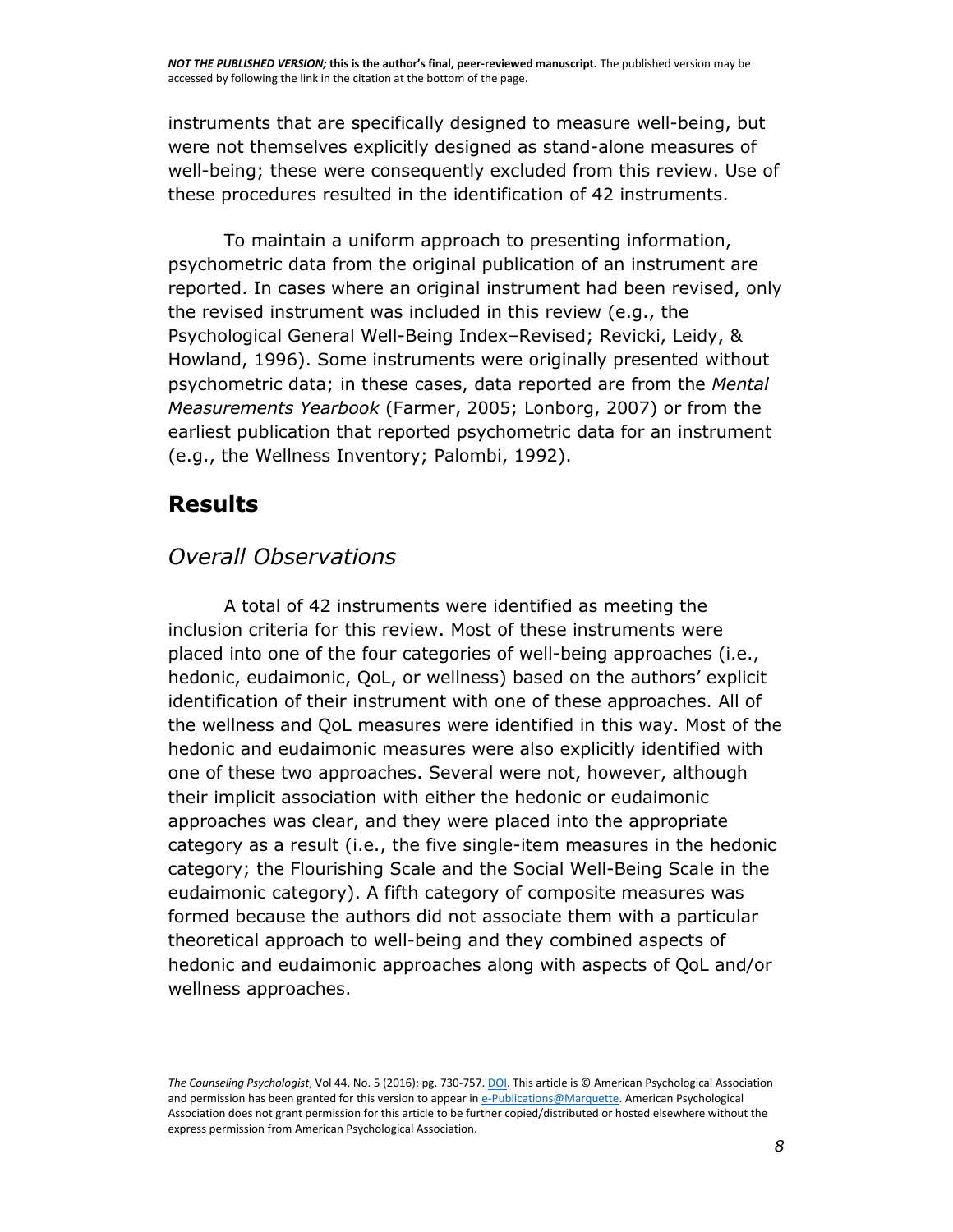A variety of authors working over several decades developed the various instruments included in this review (see [Table 1\)](http://journals.sagepub.com/doi/full/10.1177/0011000016633507). Diener, Keyes, Cummins, Myers, Sweeney, and the WHO were the only authors or organizations to have published two instruments, and no author published three or more instruments. The publication dates for the instruments suggest that interest in measuring well-being increased in the late 1980s and has continued to receive significant attention since that time (the earliest measure was published in 1960 and the most recent measure in 2014).

| Table 1. Overview of Well-Being Instruments |  |  |
|---------------------------------------------|--|--|
|---------------------------------------------|--|--|

|     | age (inc                                                                                                                          | $-14$  |               | ۹        | $-1$          | ٠           |  |  |
|-----|-----------------------------------------------------------------------------------------------------------------------------------|--------|---------------|----------|---------------|-------------|--|--|
|     |                                                                                                                                   | ٠      | ٠<br>ï        | ×,       | ×             | ÷           |  |  |
|     |                                                                                                                                   | ä      | ¥             | ä        | -<br>¥        | š<br>×<br>٠ |  |  |
|     |                                                                                                                                   |        | ٠             | ٠        | <b>SH</b>     | ٠           |  |  |
|     |                                                                                                                                   |        | ŧ             |          |               | ÷           |  |  |
| UU. |                                                                                                                                   | ٠      | ×             | ٠        | ×             | š           |  |  |
|     |                                                                                                                                   |        | ×             | ×        | $\frac{1}{2}$ | ï           |  |  |
|     |                                                                                                                                   |        |               |          | ٠             | ï           |  |  |
|     | <b>SE</b>                                                                                                                         |        |               |          |               | ٠           |  |  |
|     | territo.<br>m                                                                                                                     | š      |               |          |               | š<br>٠      |  |  |
|     |                                                                                                                                   |        |               |          |               |             |  |  |
|     | $\frac{1}{2} \sum_{i=1}^{n} \frac{1}{2} \sum_{j=1}^{n} \frac{1}{2} \left( \frac{1}{2} \right)^{n} \left( \frac{1}{2} \right)^{n}$ |        |               |          |               |             |  |  |
|     |                                                                                                                                   | W.     |               |          |               |             |  |  |
|     |                                                                                                                                   | 14.74  |               | $-4 + 1$ |               |             |  |  |
|     |                                                                                                                                   |        |               |          |               | ۱           |  |  |
|     |                                                                                                                                   | ÷      | ×             |          | ۰             | è           |  |  |
|     | Èï                                                                                                                                | ł      |               |          |               | ÷           |  |  |
|     |                                                                                                                                   |        |               |          |               | ٠           |  |  |
|     |                                                                                                                                   |        | ٠             |          |               |             |  |  |
|     |                                                                                                                                   |        |               |          |               |             |  |  |
|     |                                                                                                                                   | ť      |               |          |               |             |  |  |
|     |                                                                                                                                   |        |               |          |               |             |  |  |
|     |                                                                                                                                   |        |               |          |               |             |  |  |
|     |                                                                                                                                   |        |               |          |               |             |  |  |
|     |                                                                                                                                   |        |               |          |               |             |  |  |
|     |                                                                                                                                   |        | ٠             |          |               |             |  |  |
|     | Ë                                                                                                                                 |        |               |          |               |             |  |  |
|     | b,                                                                                                                                | đ<br>v | ×             | ۰        | ٠             | ţ           |  |  |
|     | $\sim$                                                                                                                            | ٠      | ٠             |          | ×             | H           |  |  |
|     |                                                                                                                                   | ä      | ä             | r        | ¥             | ×<br>٠      |  |  |
|     | B                                                                                                                                 |        |               |          |               |             |  |  |
|     |                                                                                                                                   |        |               |          |               |             |  |  |
|     | <b>Moderniz</b>                                                                                                                   | ×      | $\frac{1}{2}$ |          |               |             |  |  |
|     |                                                                                                                                   |        |               |          |               |             |  |  |
|     |                                                                                                                                   |        |               |          |               | щ           |  |  |
|     |                                                                                                                                   |        |               |          |               |             |  |  |
|     |                                                                                                                                   |        |               |          |               | è           |  |  |
|     | tions.                                                                                                                            |        |               |          |               |             |  |  |

#### *Note.* Dashes indicate information was not provided in the cited publication or is nonapplicable.

*The Counseling Psychologist*, Vol 44, No. 5 (2016): pg. 730-757[. DOI.](https://dx.doi.org/10.1177/0011000016633507) This article is © American Psychological Association and permission has been granted for this version to appear i[n e-Publications@Marquette.](http://epublications.marquette.edu/) American Psychological Association does not grant permission for this article to be further copied/distributed or hosted elsewhere without the express permission from American Psychological Association.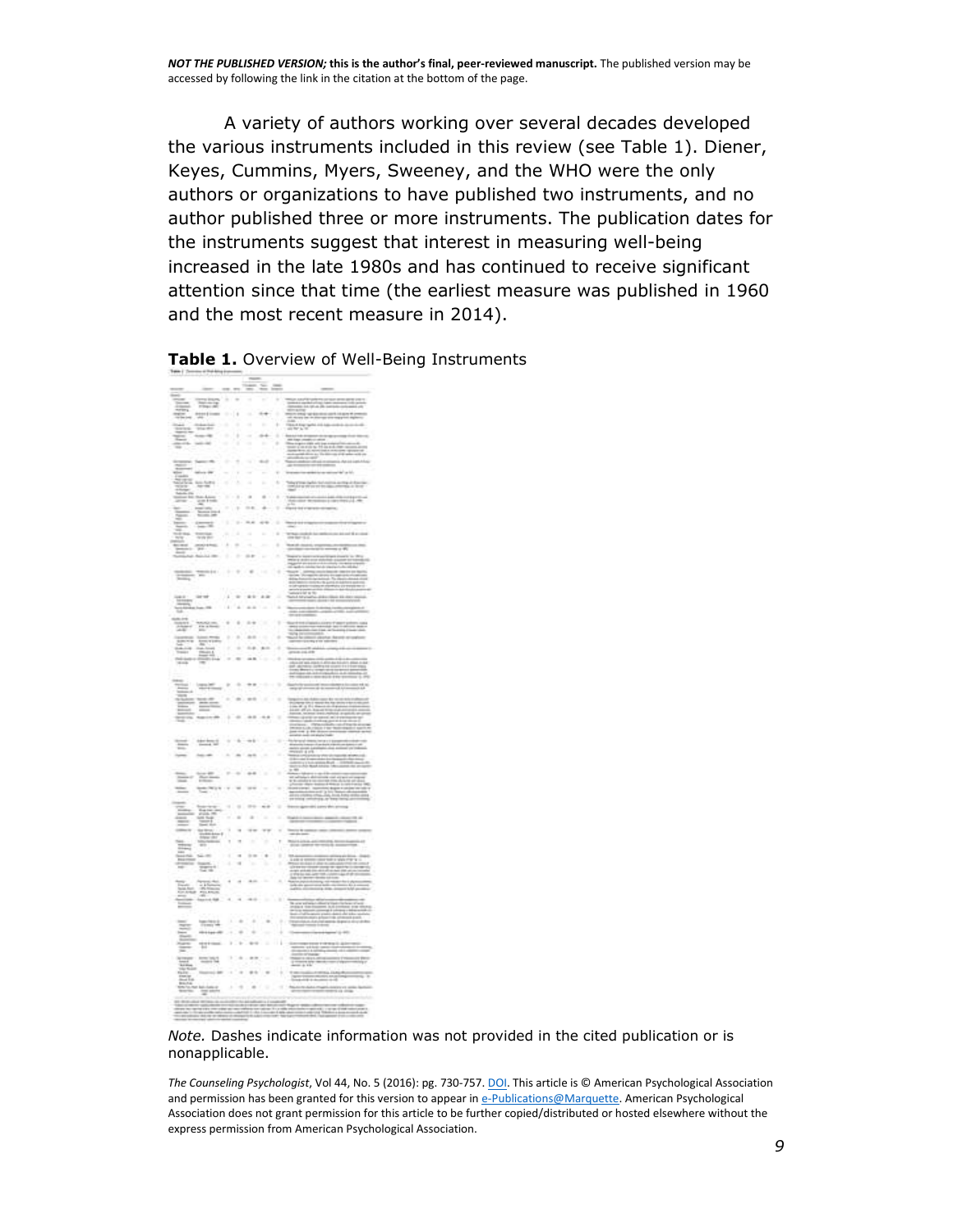<sup>a</sup>Citation provided for original publication from which the data are derived, unless otherwise noted. <sup>b</sup>Ranges for reliability coefficients listed when coefficients for multiple subscales were reported and/or when multiple test–retest coefficients were reported. <sup>c</sup>0 = *no validity evidence present in original study*; 1 = *one type of validity evidence present in original study*; 2 = *two types of validity evidence present in original study*; 3 = *three or more types of validity evidence present in original study*. <sup>d</sup>Definitions in quotes are directly quoted from cited publication; otherwise, the definitions are developed by the authors of this review. <sup>e</sup>Data found in [McDowell \(2010\).](http://journals.sagepub.com/doi/full/10.1177/0011000016633507) <sup>f</sup>Cited publication is from a review of the instrument; the instruments' authors are indicated in parentheses.

The instruments varied significantly in length, although most were relatively brief: The number of items across instruments ranged from one to 135; 81% included 36 items or fewer, and the median number of items was 19. Five measures included only a single item, and all of these were hedonic instruments that measured life satisfaction or happiness. These single items have often been used in large scale surveys and tend to include straightforward statements that directly refer to global life satisfaction or happiness. No reliability or validity evidence was found for any of these measures.

Most of the reliability coefficients reported for the instruments were obtained using convenience samples (76%), with the remainder using a random sampling technique and/or a nationally or internationally representative sample. Of the samples, 43% were composed of university students and 38% included participants from outside the United States.

The reliability coefficients reported for the instruments varied widely, and were frequently at levels too low for many research and clinical purposes (reliability coefficients of .70 or greater are commonly considered adequate for research purposes, whereas coefficients of .90 or greater are considered adequate for many clinical purposes; [Nunnally & Bernstein, 1994](http://journals.sagepub.com/doi/full/10.1177/0011000016633507)). Reported Cronbach's alpha internal consistency coefficients ranged from .39 to .98. Only 33% of the reports of instruments included estimates of test–retest reliability, and these ranged from .19 to .98.

Definitions of the constructs assessed by each instrument are provided in the final column of [Table 1.](http://journals.sagepub.com/doi/full/10.1177/0011000016633507) The reports of these instruments varied significantly in terms of their explicit operational definitions of the constructs they were attempting to measure. In some cases, verbatim definitions are provided, whereas paraphrased

*The Counseling Psychologist*, Vol 44, No. 5 (2016): pg. 730-757[. DOI.](https://dx.doi.org/10.1177/0011000016633507) This article is © American Psychological Association and permission has been granted for this version to appear i[n e-Publications@Marquette.](http://epublications.marquette.edu/) American Psychological Association does not grant permission for this article to be further copied/distributed or hosted elsewhere without the express permission from American Psychological Association.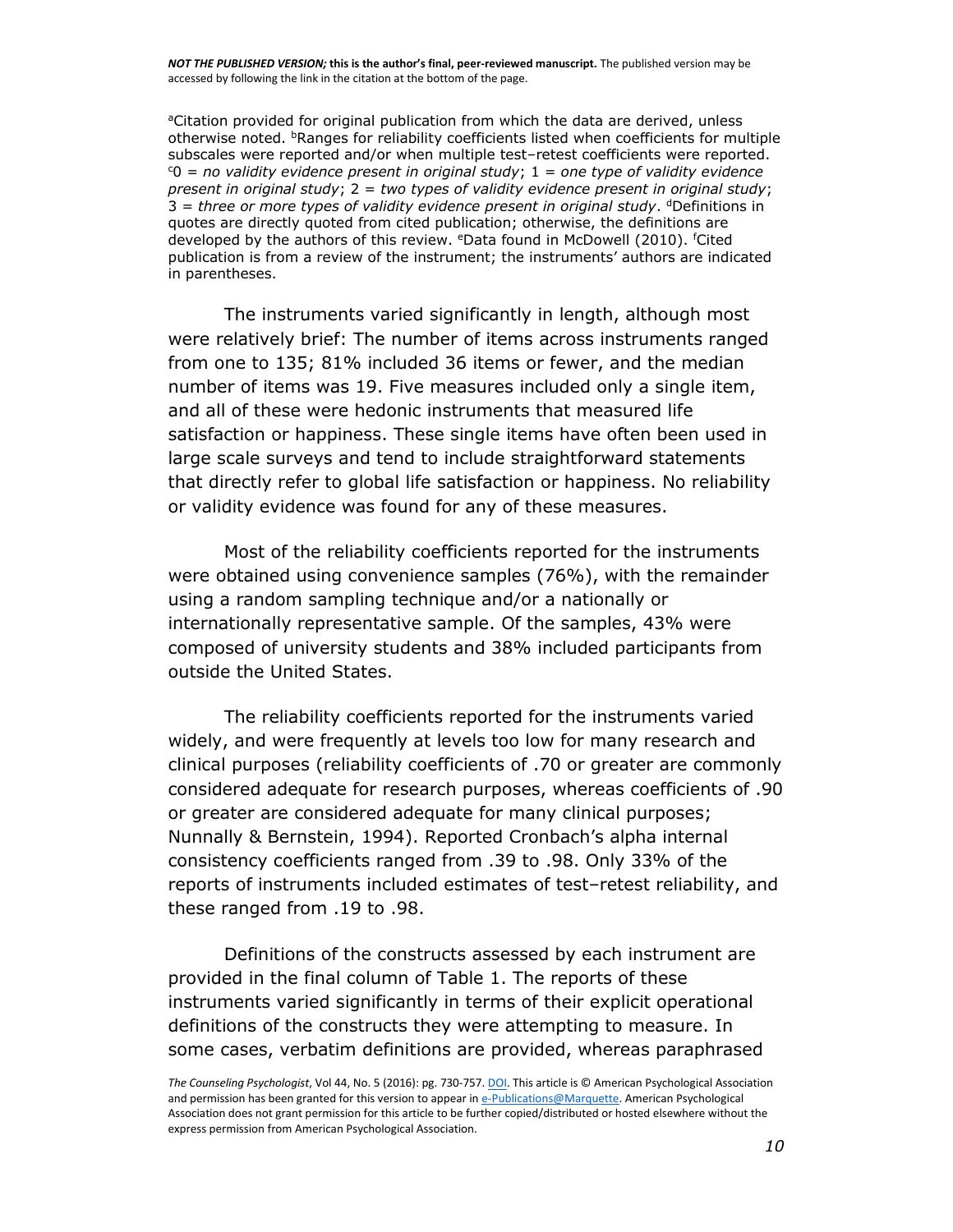definitions are provided when succinct definitions could not be found. In the case of the single-item measures, the item itself typically provided the clearest definition of the construct measured. Definitional issues are discussed in more detail in the next section.

There was substantial variability in the amount and types of validity evidence presented regarding the instruments. Tests of validity included examinations of convergent, discriminant, predictive, and content validity as well as exploratory and confirmatory factor analyses. To illustrate the range in the types of validity evidence presented across these instruments, reports of instruments that included no validity evidence were assigned a 0, instruments with one type of validity evidence reported were assigned a 1, instruments with two types of validity evidence were assigned a 2, and instruments with three or more types of validity evidence were assigned a 3 (see [Table](http://journals.sagepub.com/doi/full/10.1177/0011000016633507)  [1\)](http://journals.sagepub.com/doi/full/10.1177/0011000016633507). This rating illustrates the variability in the ways validity was addressed across these instruments, but the amount and quality of the validity evidence presented for these instruments varied greatly and are not reflected in these ratings. Given that most modern psychometricians consider construct validity to be the overarching concern that subsumes all other types of validity evidence [\(Messick,](http://journals.sagepub.com/doi/full/10.1177/0011000016633507)  [1995\)](http://journals.sagepub.com/doi/full/10.1177/0011000016633507), and given that there is significant lack of clarity about the nature of the construct or constructs measured by well-being instruments, reporting more specific information regarding the amount and quality of the validity evidence regarding these instruments was viewed as premature and potentially misleading. These issues are discussed more extensively below.

Table S1 (available online at [tcp.sagepub.com/supplemental\)](http://tcp.sagepub.com/supplemental) provides a listing of the constructs assessed by all the instruments taken as a whole. Many of the subscales in the instruments had slightly different titles but appeared to measure very similar constructs; in these cases, the subscales were placed into the category that most closely matched the item content of the subscale (e.g., the Social Functioning subscale in the Medical Outcome Studies Short-Form 36 as well as all five subscales in the Social Well-Being Scale were categorized in the "social well-being" factor). In the interest of parsimony, subscales that measured different constructs that fell under a somewhat broader category were also combined (e.g., the Psychological General Well-Being Index–Revised subscales for Anxiety

*The Counseling Psychologist*, Vol 44, No. 5 (2016): pg. 730-757[. DOI.](https://dx.doi.org/10.1177/0011000016633507) This article is © American Psychological Association and permission has been granted for this version to appear i[n e-Publications@Marquette.](http://epublications.marquette.edu/) American Psychological Association does not grant permission for this article to be further copied/distributed or hosted elsewhere without the express permission from American Psychological Association.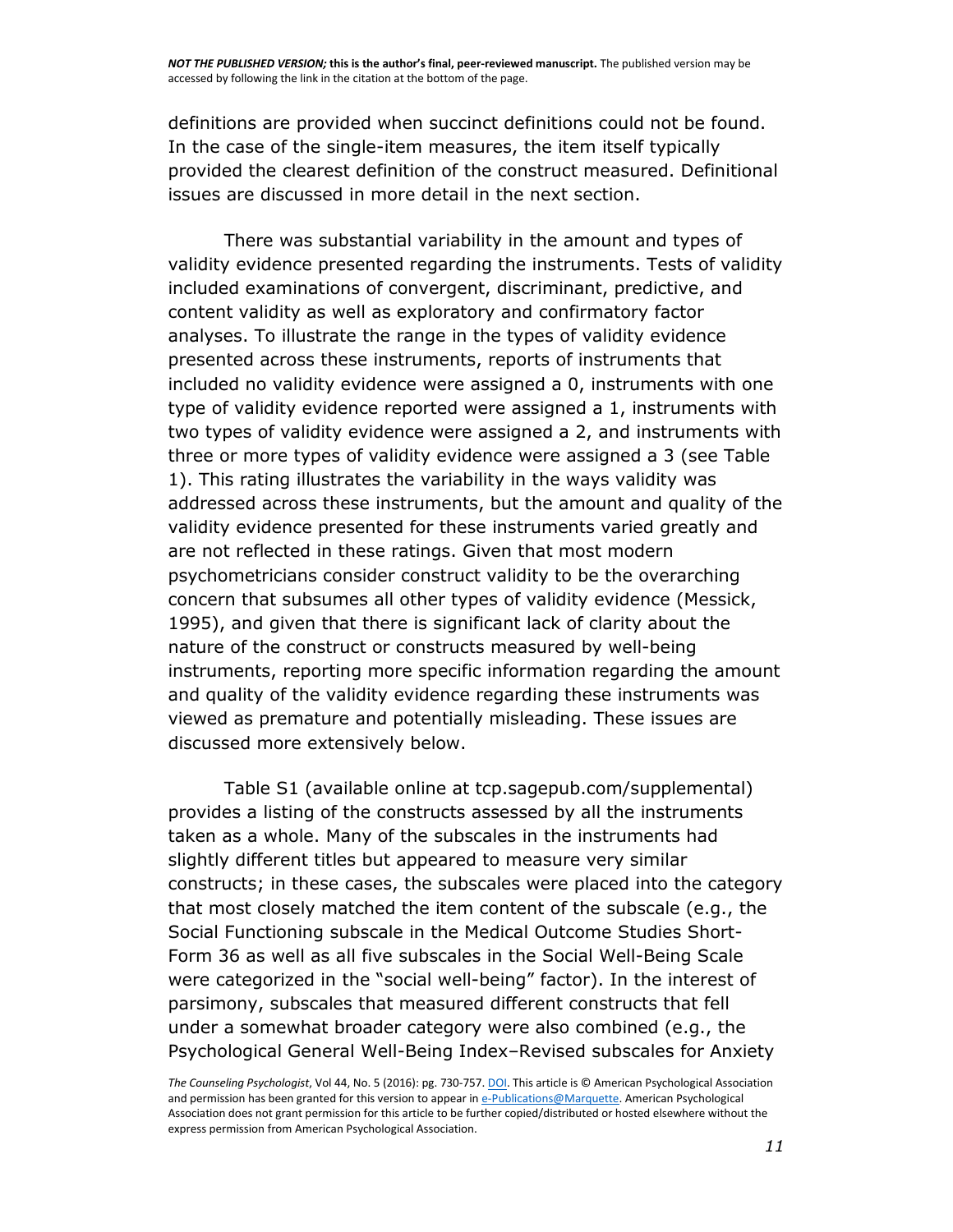and Depressed Mood are placed under the "negative affect" factor). In a small number of cases, reports of instruments did not include a definition or sample items for individual subscales (e.g., the Breathing and Sensing subscales of the Wellness Inventory), and they were not included in the tabulation presented in Table S1 as a result. Therefore, Table S1 illustrates the general domains assessed by existing wellbeing instruments but does not provide an exhaustive account of the specific elements measured across all the instruments. To further organize the factors identified through this analysis, the individual factors were also grouped into biological, psychological, or sociocultural domains of functioning, although it was not always possible to clearly categorize the subscales (e.g., the Vitality/Energy subscales usually focused on physical energy but also referred to mental energy in some instruments).

Taken together, the number of factors measured across the instruments ranged from one to 11, with the Wellness Evaluation of Lifestyle and the Pemperton Happiness Index assessing 11 factors and the Satisfaction With Life Scale, the Social Well-Being Scale, and all of the single-item measures assessing one factor. Positive affect was the most commonly measured factor (in 21 of the 42 instruments), whereas the factor "social role limitations" was measured in just one instrument.

## *Examination of Instruments by General Category*

#### *Hedonic instruments*

A total of 12 instruments were categorized as falling into the hedonic approach to conceptualizing well-being; five of these contained a single item. Test–retest reliability was reported for 50% of the instruments (range  $= .55-.98$ ), and Cronbach's alpha was reported for 57% of the multi-item measures (range = .77–.94). No validity evidence was reported for the single-item measures, whereas 71% of the multi-item instruments reported at least two types of validity evidence.

All of the instruments in this category included a measure of life satisfaction or positive/negative affect. All the instruments measuring

*The Counseling Psychologist*, Vol 44, No. 5 (2016): pg. 730-757[. DOI.](https://dx.doi.org/10.1177/0011000016633507) This article is © American Psychological Association and permission has been granted for this version to appear i[n e-Publications@Marquette.](http://epublications.marquette.edu/) American Psychological Association does not grant permission for this article to be further copied/distributed or hosted elsewhere without the express permission from American Psychological Association.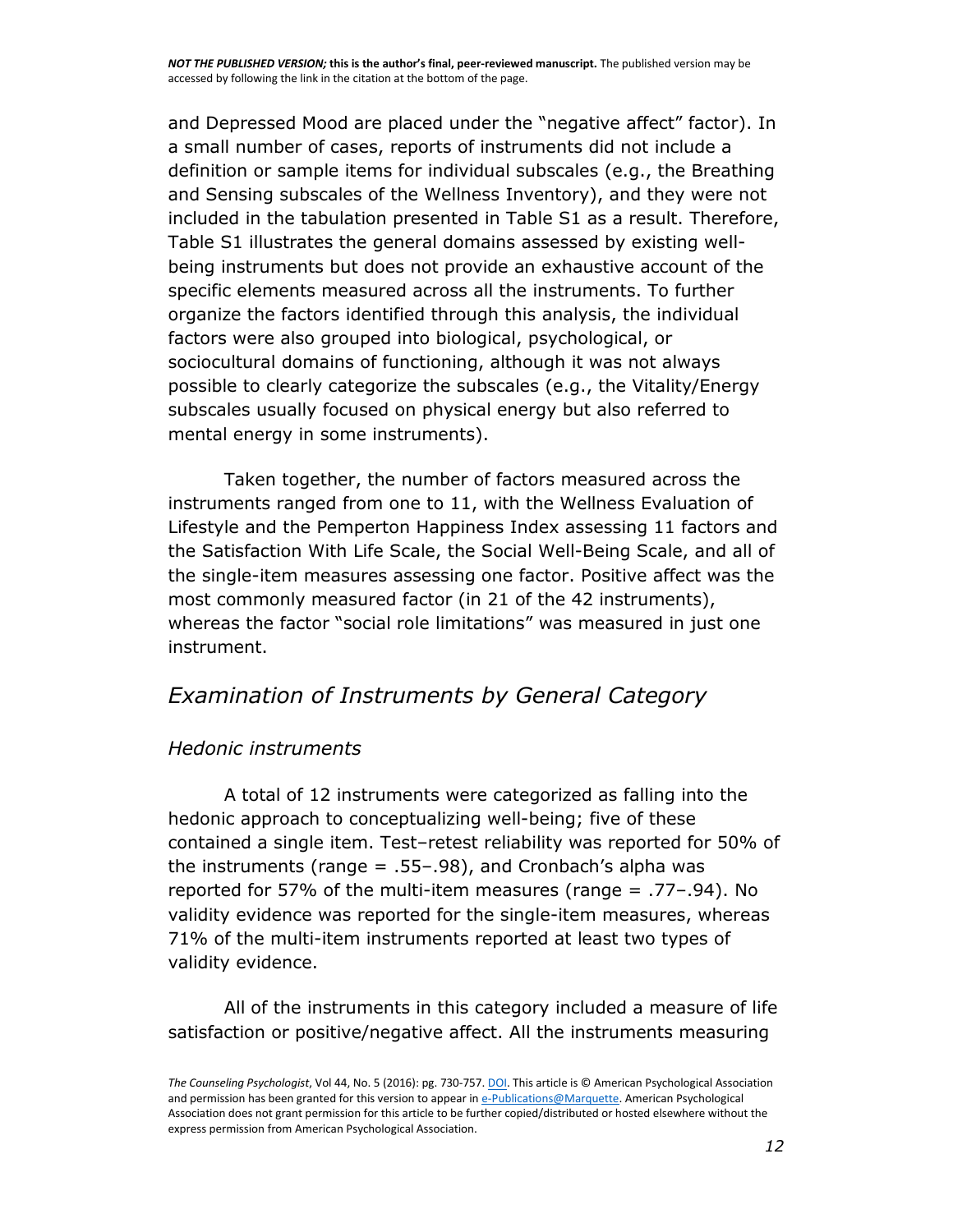life satisfaction assessed global satisfaction, although some also assessed satisfaction in specific life domains. The Happiness Measures and the Subjective Happiness Scale measure the positive and negative affective components of subjective well-being but do not measure life satisfaction. Only one instrument (i.e., the Short Depression-Happiness Scale) assessed both life satisfaction and positive affect, and no instrument was found that measured life satisfaction, positive affect, and negative affect, the three components that are included in the most prominent hedonic approach to conceptualizing well-being [\(Diener et al., 1985\)](http://journals.sagepub.com/doi/full/10.1177/0011000016633507).

#### *Eudaimonic instruments*

Five instruments were identified as being based on a eudaimonic conceptualization of well-being. These instruments tend to be relatively brief with no more than 21 items, except for the Scale of Psychological Well-Being (120 items). Four of the five instruments reported internal consistency coefficients (range = .41–.93). Test– retest reliability was reported only for the Scale of Psychological Well-Being (range  $= .81 - .88$  across the subscales). All of these measures presented some validity evidence, with 60% presenting at least two types.

The eudaimonic instruments are much more heterogeneous in their definitions of well-being compared with the hedonic instruments. All the measures shared an emphasis on the fulfillment of human potential and/or optimal functioning, but there was no consensus regarding the critical components of this conceptualization of wellbeing (see Table S1). Several of these instruments included factors that would appear to fall outside common conceptualizations of eudaimonia. For example, most of the items on the Social Acceptance and Social Actualization subscales of Keyes['s \(1998\)](http://journals.sagepub.com/doi/full/10.1177/0011000016633507) Social Well-Being Scale inquire about respondents' judgments or attitudes regarding others in society or society as a whole (e.g., beliefs regarding others' kindness or society's progress), factors that are not usually included in definitions of eudaimonic well-being or optimal functioning.

No single factor was found in common across the five eudaimonic instruments. Environmental mastery, purpose or meaning in life, and positive relations with others were the most common

*The Counseling Psychologist*, Vol 44, No. 5 (2016): pg. 730-757[. DOI.](https://dx.doi.org/10.1177/0011000016633507) This article is © American Psychological Association and permission has been granted for this version to appear i[n e-Publications@Marquette.](http://epublications.marquette.edu/) American Psychological Association does not grant permission for this article to be further copied/distributed or hosted elsewhere without the express permission from American Psychological Association.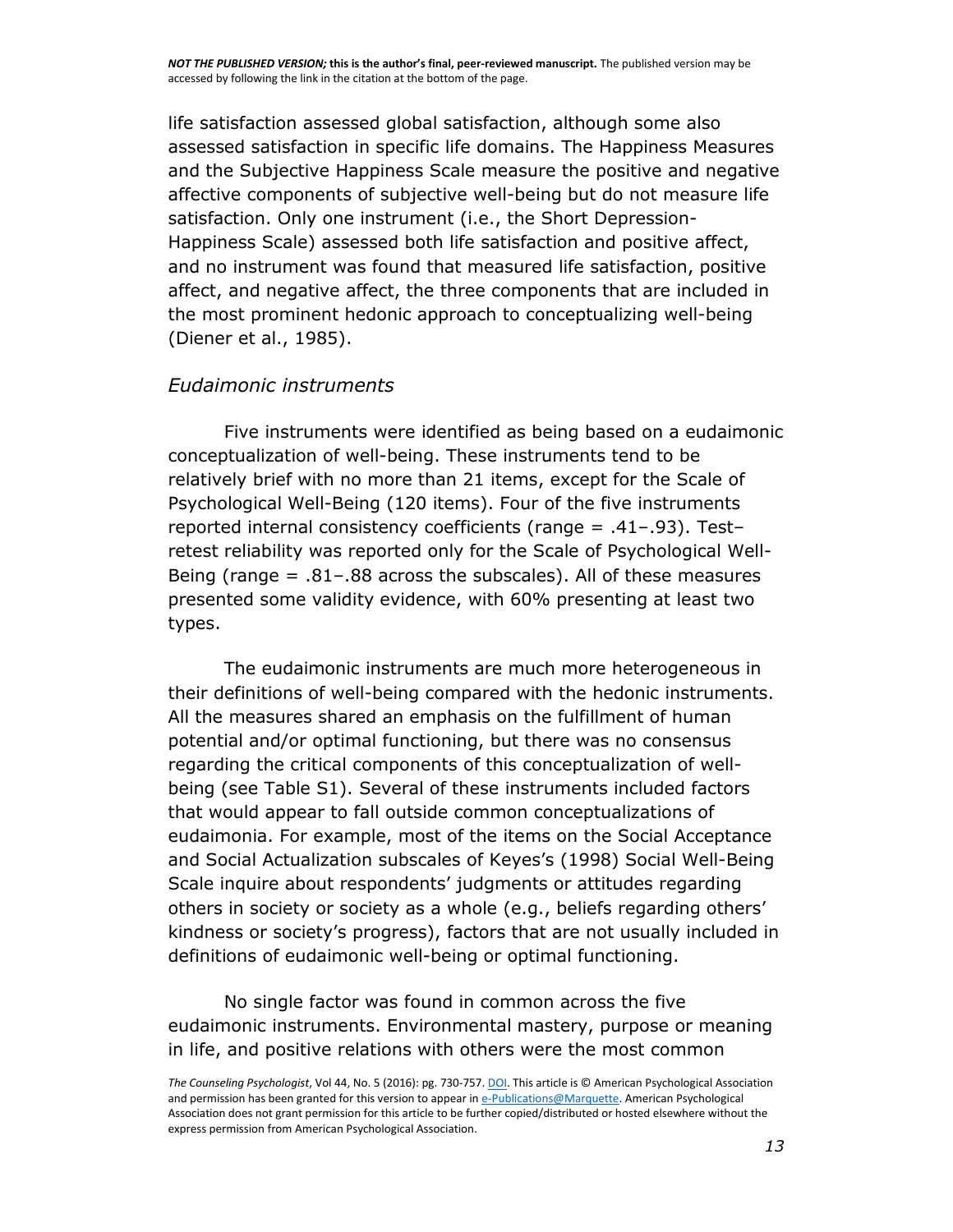factors and were included in three out of the five scales. Only two factors were measured exclusively in a single instrument (i.e., selfworth/self-esteem in the Scale of Psychological Well-Being, and achievement in the Questionnaire for Eudaimonic Well-Being). Four of the five eudaimonic instruments included at least one socially oriented factor, whereas none included a biologically oriented factor.

#### *Quality-of-life instruments*

The four instruments whose authors specifically identified them as OoL measures varied significantly in length (range  $= 17-100$ items). Internal consistency coefficients ranged from .39 to .96, and no data regarding test–retest reliability were reported for any of these instruments. The amount and type of validity evidence reported for these scales also varied significantly.

All the measures in this category were explicitly identified as measuring QoL or were specifically based on the literature in this area. The Quality of Life Inventory would also fit in the hedonic category as it only measures life satisfaction, but it was placed in this category because of its identification with QoL. Except for this instrument, the other three measures are more comprehensive than most of the instruments in other categories. Three of the four instruments include at least two factors in each of the three biopsychosocial categories, and all of them measure positive affect, negative affect, and positive relations with others. Three of the four instruments also measure global life satisfaction. The Comprehensive Quality of Life Scale offers a unique contribution in the measurement of life satisfaction by asking respondents to rate (a) their satisfaction with each of seven life domains and (b) the importance they place on each domain in their personal lives.

#### *Wellness instruments*

The seven instruments whose authors specifically identified them as wellness measures tend to include a larger number of items than most of the other well-being instruments—only two of these had less than 100 items (range = 36–135). Two of these instruments (the Wellness Evaluation of Lifestyle [WEL] and Five Factor Wellness Evaluation of Lifestyle [5F-WEL]) were developed by the same authors

*The Counseling Psychologist*, Vol 44, No. 5 (2016): pg. 730-757[. DOI.](https://dx.doi.org/10.1177/0011000016633507) This article is © American Psychological Association and permission has been granted for this version to appear i[n e-Publications@Marquette.](http://epublications.marquette.edu/) American Psychological Association does not grant permission for this article to be further copied/distributed or hosted elsewhere without the express permission from American Psychological Association.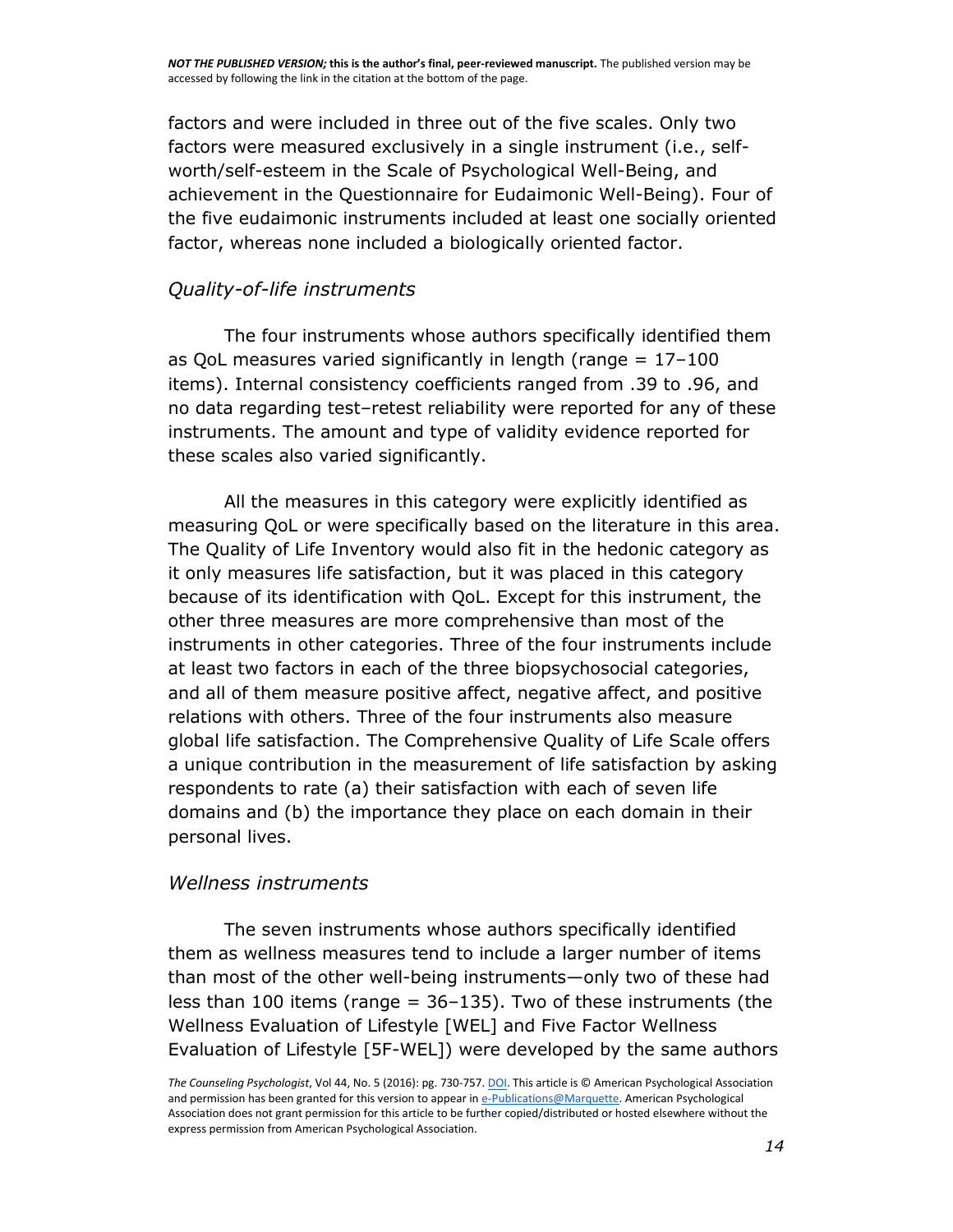and are very similar in content and theoretical orientation, with the only differences being number of items and factor structure. Internal consistency was reported for all instruments (range = .52–.98), and test–retest reliability was reported for only one measure. Some form of validity evidence was presented for all of these instruments, with 71% reporting at least two types of validity evidence.

There was significant variability in the conceptualizations of wellness used to develop these measures. Some of these instruments defined wellness primarily in terms of a process that is oriented toward personal improvement (e.g., TestWell, Wellness Inventory), whereas others defined wellness as an optimal state of well-being or a way of life oriented toward optimal well-being (e.g., Optimal Living Profile, WEL, 5F-WEL). These measures also tended to incorporate factors that extend beyond those included in the other categories of well-being instruments (e.g., intellectual wellness, spiritual wellness). Some factors were unique to these instruments such as nutrition, physical fitness, spirituality, and occupational wellness, and these four factors were also the most commonly measured across the wellness instruments. Except for the Wellness Inventory and the Life Assessment Questionnaire, all the instruments measured at least one biological, psychological, and one social factor, although fewer social factors were represented within this group of instruments. No single factor was included in all these instruments, yet all of them measured spirituality except for the Wellness Inventory. Similar to the eudaimonic measures, none of the wellness instruments included assessments of life satisfaction or positive/negative affect.

#### *Composite instruments*

A total of 14 instruments were identified as composite measures of well-being because their authors did not identify them as belonging in one of the previous categories, and they combined aspects of hedonic and eudaimonic approaches as well as aspects of QoL and/or wellness approaches. These instruments were all relatively brief (range = 10–36 items). Internal consistency coefficients were presented for 86% of these instruments (range = .44–.95), and test–retest reliability data were presented for 36% of these instruments (range = .19–.85). Validity evidence was presented for 93% of the

*The Counseling Psychologist*, Vol 44, No. 5 (2016): pg. 730-757[. DOI.](https://dx.doi.org/10.1177/0011000016633507) This article is © American Psychological Association and permission has been granted for this version to appear i[n e-Publications@Marquette.](http://epublications.marquette.edu/) American Psychological Association does not grant permission for this article to be further copied/distributed or hosted elsewhere without the express permission from American Psychological Association.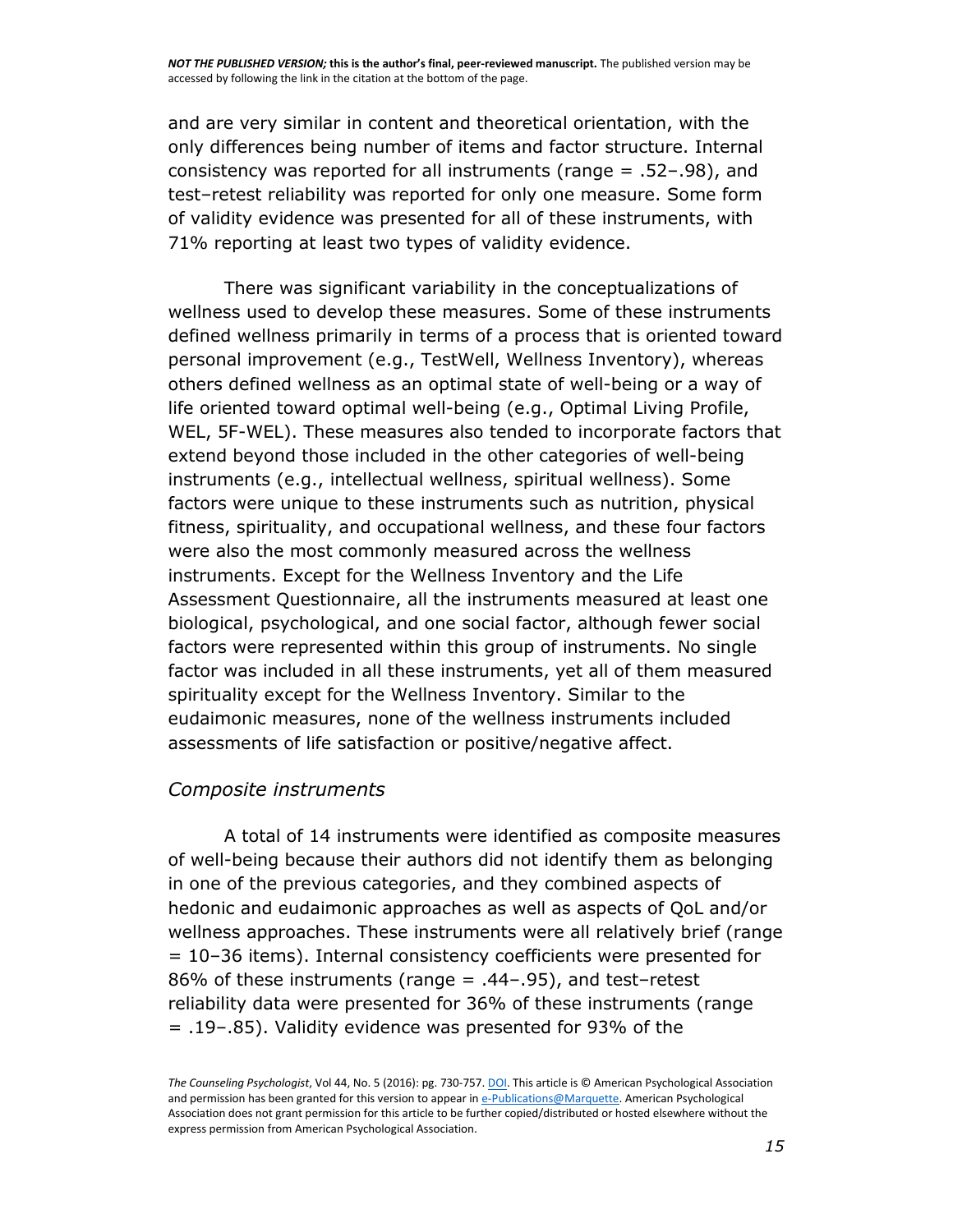instruments, with 71% presenting at least two types of validity evidence.

Like the eudaimonic, QoL, and wellness measures, there was significant variability in the constructs assessed by the composite instruments. The conceptualization of well-being underlying these instruments was also generally broader than was the case for the hedonic and eudaimonic measures. The majority of these instruments included biological factors (79%), and over half (57%) included social factors. Overall, 43% included at least one biological, psychological, and social factor. The total number of factors measured by each instrument ranged from three to 11, and 93% measured positive affect, 71% measured vitality/energy and negative affect, 57% measured global life satisfaction, and 50% measured purpose/meaning in life. The Pemperton Happiness Index was the most comprehensive composite measure (11 factors), whereas the 12-Item Well-Being Questionnaire was the least comprehensive (three factors).

## **Discussion**

The number of instruments developed to measure various aspects of well-being has been steadily growing. These instruments are also being applied in a variety of research, clinical, and public policy arenas, suggesting that positive conceptualizations of health and well-being are useful for an increasing number of purposes. A wide variety of perspectives have been applied to measure the construct of well-being, however, and the literature remains unsettled regarding many aspects of this topic. There are several important issues that researchers, clinicians, and public policy makers need to consider when using these instruments.

The comprehensive approach taken in this review resulted in the identification of a wide variety of instruments that were designed to measure various aspects of health and well-being. The range of instruments and the variety in their underlying conceptualizations suggest that there is little or no consensus as to what constitutes wellbeing and how it should be measured. This review found not only wide divergence across the different theoretical conceptualizations of wellbeing, but also divergence in how well-being is operationalized within particular theoretical categories. Constructs such as life satisfaction,

*The Counseling Psychologist*, Vol 44, No. 5 (2016): pg. 730-757[. DOI.](https://dx.doi.org/10.1177/0011000016633507) This article is © American Psychological Association and permission has been granted for this version to appear i[n e-Publications@Marquette.](http://epublications.marquette.edu/) American Psychological Association does not grant permission for this article to be further copied/distributed or hosted elsewhere without the express permission from American Psychological Association.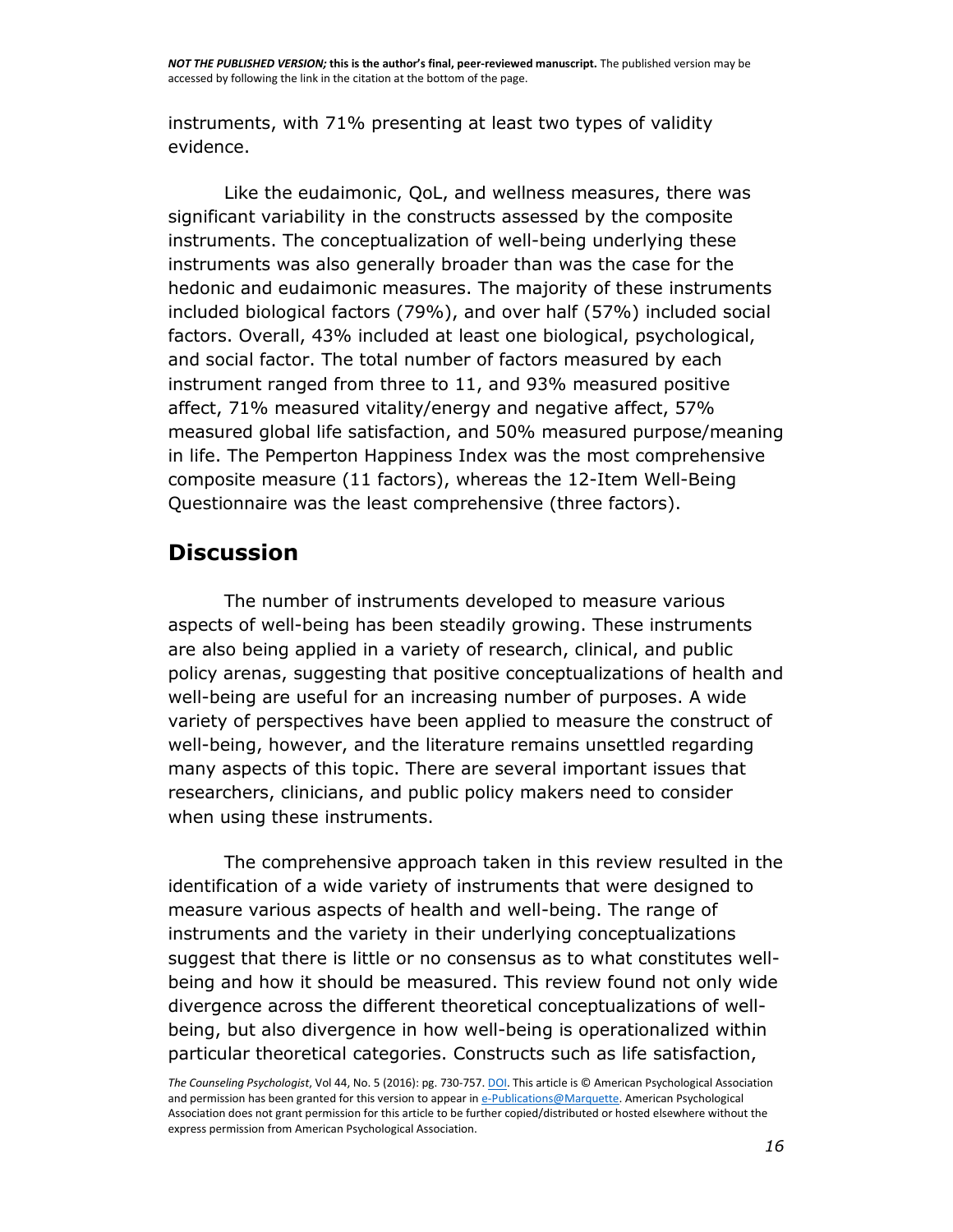positive affect, and positive relations with others are assessed by many of the instruments, but no single construct was found to be included in more than one half of the instruments (although positive affect was included in 50% of the instruments). This was also generally the case within the four broad theoretical approaches to conceptualizing well-being. The hedonic measures tended to share greater similarity in terms of the conceptualization of well-being, but the eudaimonic, QoL, and wellness measures varied considerably even when compared to other measures within the same category. This was the case for the composite measures as well. Clearly, there is significant diversity of thought when it comes to defining and measuring the construct of well-being.

Diversity in the way well-being is conceptualized and measured is also reflected in the terms used to identify the various measures and their subscales. In some cases, different terms were used to refer to a very similar conceptualization of well-being (e.g., the use of "happiness" appears indistinguishable from "life satisfaction" in the [European Social Survey, 2014; Renger et al., 2000,](http://journals.sagepub.com/doi/full/10.1177/0011000016633507) p. 404, noted that "wellness represents the optimum state of well-being" with regard to the Optimal Living Profile). There appeared to be no distinction between the terms "quality of life" and "subjective well-being" in the Quality of Life Inventory (Frisch [et al., 1992\)](http://journals.sagepub.com/doi/full/10.1177/0011000016633507), but this scale also appears to measure life satisfaction, which is usually thought of as related to the hedonic conceptualization of well-being rather than the QoL approach. The inconsistent use of terminology and definitions is likely to lead to confusion for researchers, clinicians, and policy makers who investigate health and well-being and base decisions on data obtained with these instruments.

The most comprehensive measures of well-being we reviewed tended to be those designed to measure QoL. All but one of the QoL instruments measured a variety of factors in each of the three biopsychosocial domains which may make these instruments useful for researchers and clinicians seeking a comprehensive assessment of health and well-being. These instruments were generally developed out of the medical field, which may be why physical functioning and perhaps also social and vocational functioning were included in these measures.

*The Counseling Psychologist*, Vol 44, No. 5 (2016): pg. 730-757[. DOI.](https://dx.doi.org/10.1177/0011000016633507) This article is © American Psychological Association and permission has been granted for this version to appear i[n e-Publications@Marquette.](http://epublications.marquette.edu/) American Psychological Association does not grant permission for this article to be further copied/distributed or hosted elsewhere without the express permission from American Psychological Association.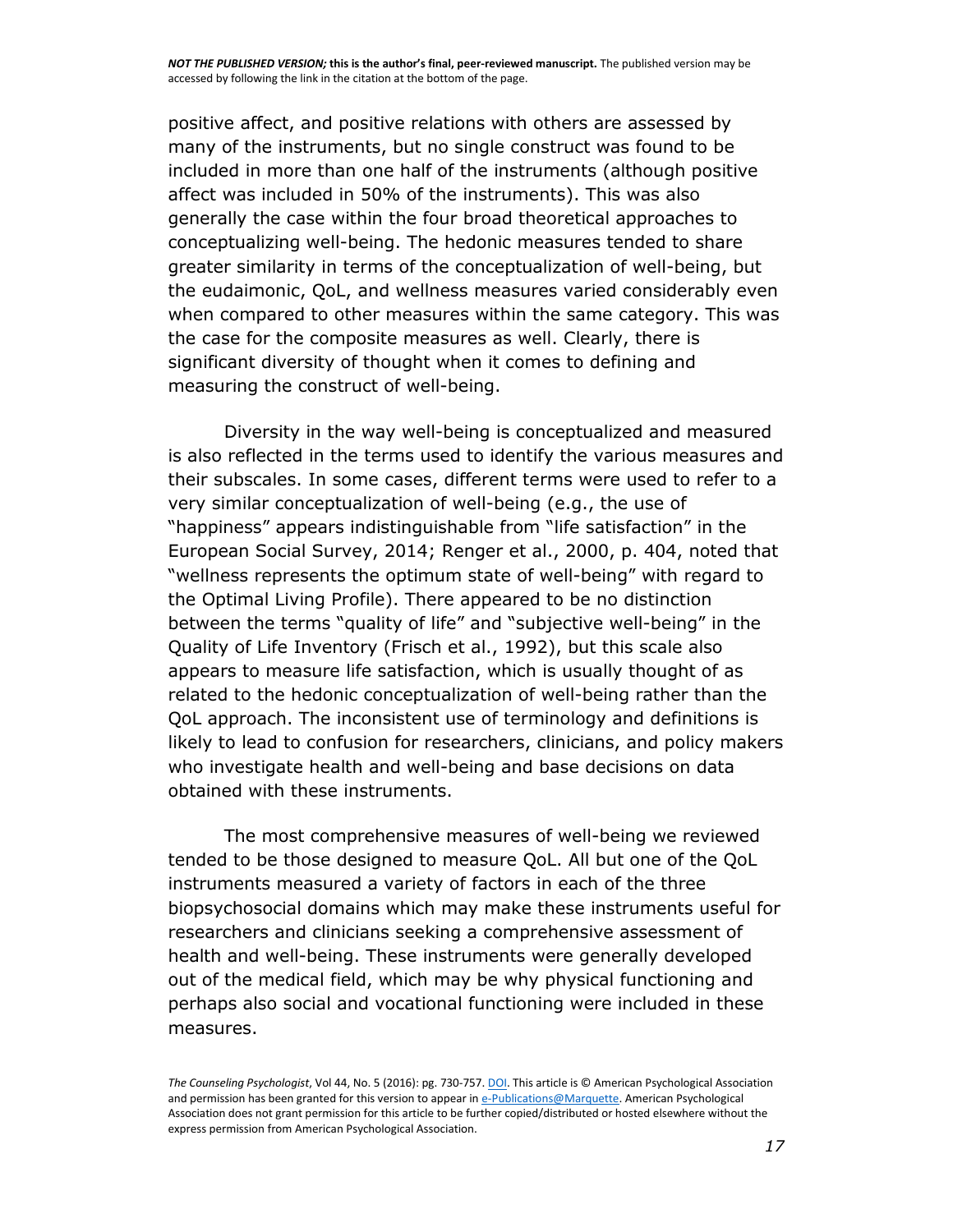The construct of life satisfaction was the focus of many of the instruments included in this review and was frequently used as the operationalization of well-being. This approach has important advantages but also limitations. Given the lack of agreement on how to conceptualize well-being, inquiring about one's subjective global assessment of one's level of life satisfaction avoids the thorny issues related to defining the construct, a major advantage considering the state of the literature in this area. Nonetheless, researchers hold a variety of views about whether ratings of life satisfaction reflect wellbeing, one's present emotional state, a general personality characteristic such as optimism or extraversion, or some other construct [\(Jayawickreme et al., 2012\)](http://journals.sagepub.com/doi/full/10.1177/0011000016633507). The varying viewpoints on what comprises life satisfaction and well-being is also reflected in the wide range of instruments included in this review, the majority of which do not assess life satisfaction specifically.

Taken as a whole, the well-being measures reviewed tend to be oriented toward intrapsychic dimensions of functioning. The major exception are the hedonic measures, most of which focus on global life satisfaction, which presumably includes external factors as well as intrapsychic functioning (i.e., respondents are usually asked to rate their life satisfaction as a whole and they are free to choose their own criteria for making their ratings). Nonetheless, the reviewed instruments as a whole do not specifically emphasize factors that are often considered important to well-being, such as ability to satisfy basic needs or adequacy of financial income. The level of functioning of one's family system is also largely excluded from these instruments, an omission that may reflect a Western individualistic orientation to conceptualizing health and well-being. Thus, the instruments may be less relevant for use in cultures that emphasize the health and wellbeing of one's family or community. Sexual health and sexuality are other important aspects of many people's lives that are generally excluded from consideration in these instruments. In addition, few of the instruments measure socioeconomic and sociocultural factors related to an individual's experience of systemic oppression or marginalization as it relates to well-being. This review was, of course, limited to measures that included some aspect of psychological wellbeing, and intrapsychic functioning was likely emphasized in this group of instruments as a result. Nonetheless, the specific factors included in these instruments raise questions regarding the cultural sensitivity and

*The Counseling Psychologist*, Vol 44, No. 5 (2016): pg. 730-757[. DOI.](https://dx.doi.org/10.1177/0011000016633507) This article is © American Psychological Association and permission has been granted for this version to appear i[n e-Publications@Marquette.](http://epublications.marquette.edu/) American Psychological Association does not grant permission for this article to be further copied/distributed or hosted elsewhere without the express permission from American Psychological Association.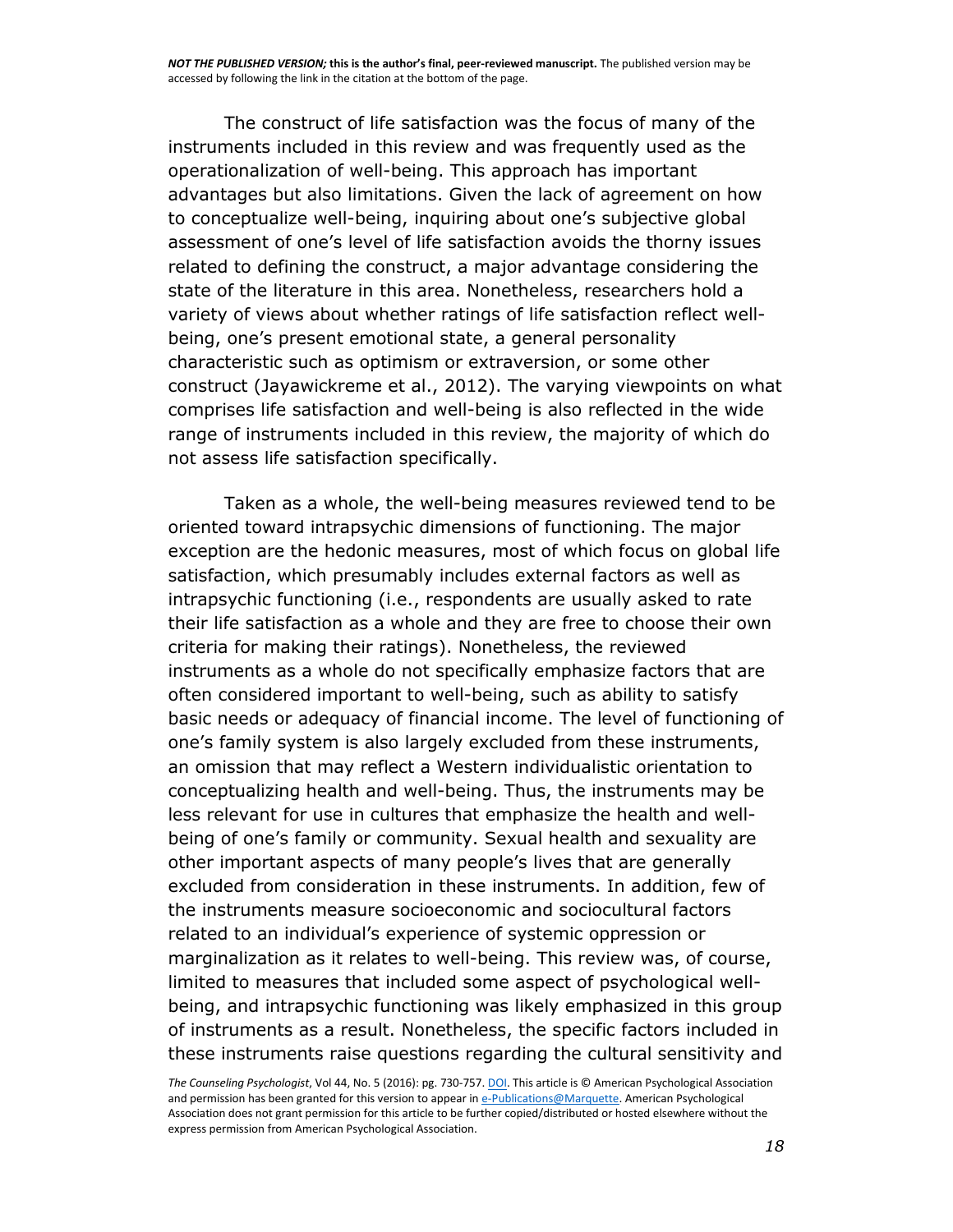the content-related validity of these measures as a whole. These questions have not received extensive examination in the empirical research on these instruments.

For many of the measures, the evidence available to evaluate their psychometric characteristics was limited. The reliability coefficients for several instruments were low and sometimes lower than what is recommended even for research purposes. The degree of evidence provided to document the validity of several instruments was minimal, and there seemed to be a reliance on face validity in many cases. This is generally a larger problem when the instruments are used for clinical or social policy purposes than for research purposes, although focusing more on these issues would obviously also advance research on the nature and measurement of well-being.

The limitations of this review need to be taken into account because they affect the results. First, although extensive efforts were made to include all published instruments that met the inclusion criteria, it is certainly possible that some instruments were not found. The exclusion of domain-specific, population-specific, and child- and adolescent-specific instruments also may have inadvertently excluded instruments that provide a more comprehensive or fundamentally different approach to measuring well-being. The attempt to include all self-report instruments that assessed psychological well-being, including those beyond the usual focus on hedonic and eudaimonic approaches (i.e., that also addressed QoL and wellness), had the advantage of making broad observations at more general levels of analysis, but the ability to conduct detailed analyses of particular instruments was limited as a result (e.g., a more detailed examination of the psychometric characteristics of items, subscales, and scales).

## **Conclusions and Suggestions for Future Research**

Clearly there is still significant work to do regarding the measurement of well-being. In fact, a substantial amount of research still needs to be conducted before greater consensus will be reached on how well-being can be measured in a valid manner. The literature reviewed does not suggest consensus regarding an exemplary instrument for measuring well-being. The only area one might consider to present an exemplary measurement approach is within the hedonic

*The Counseling Psychologist*, Vol 44, No. 5 (2016): pg. 730-757[. DOI.](https://dx.doi.org/10.1177/0011000016633507) This article is © American Psychological Association and permission has been granted for this version to appear i[n e-Publications@Marquette.](http://epublications.marquette.edu/) American Psychological Association does not grant permission for this article to be further copied/distributed or hosted elsewhere without the express permission from American Psychological Association.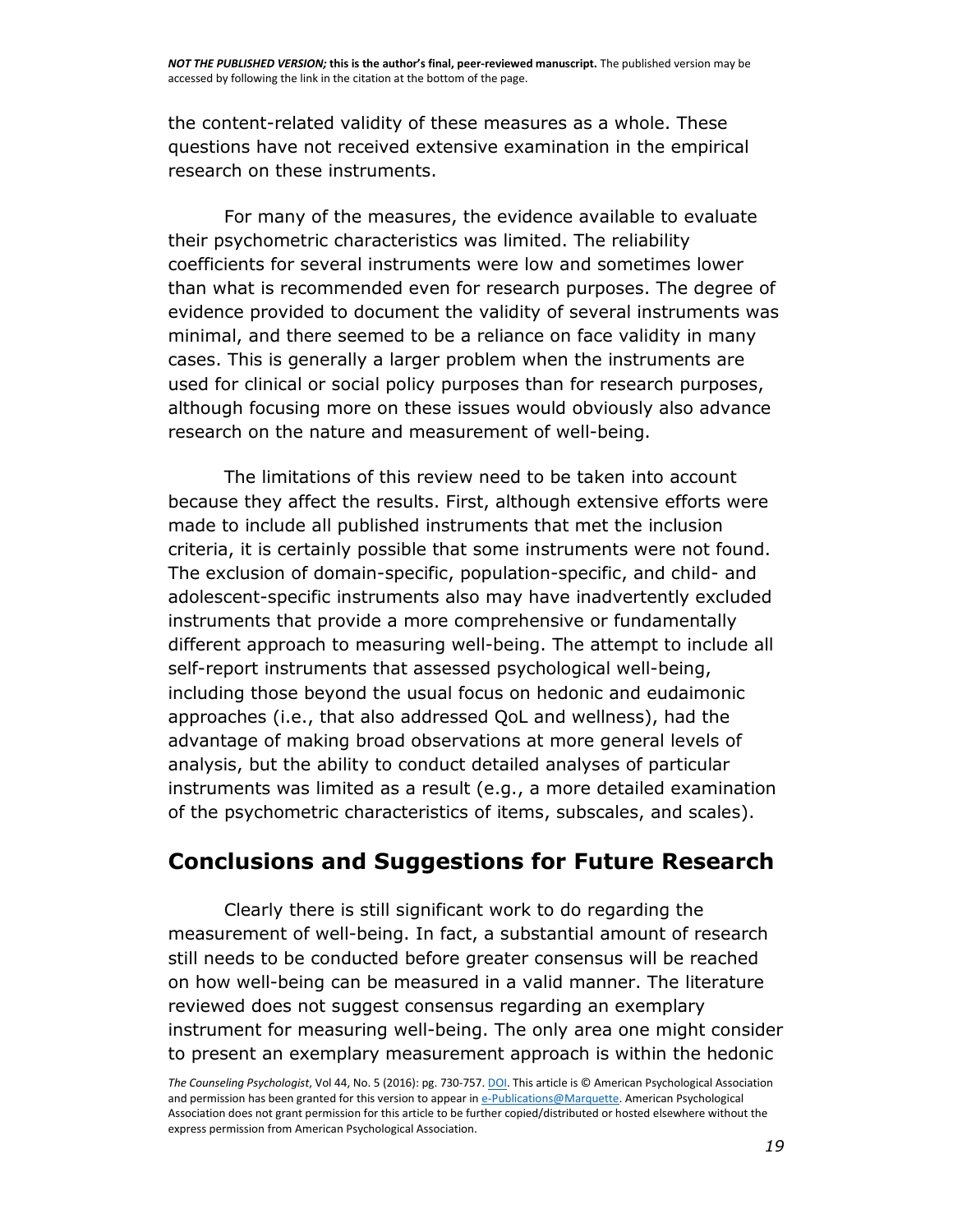approach to conceptualizing well-being. Within this school of thought, there are very well established measures for assessing life satisfaction (e.g., Satisfaction With Life Scale; [Diener et al., 1985\)](http://journals.sagepub.com/doi/full/10.1177/0011000016633507) where respondents are given the responsibility to interpret the meaning of life satisfaction for themselves. Presumably individuals respond to these questions by identifying the criteria that are important to them and then rate their satisfaction with those elements on the basis of whatever intuitive or explicit factors they choose. This approach has the major advantage of avoiding the difficult definitional issues discussed earlier, although it leaves open questions about exactly what is being measured by these approaches. For researchers, clinicians, and policy makers needing information regarding the particular components that contribute to life satisfaction or well-being, a variety of measures are available that capture important physical, psychological, and social aspects of health and well-being. It is unclear, however, what range of components should be included, and there appears to be no single instrument that captures [WHO's \(1948\)](http://journals.sagepub.com/doi/full/10.1177/0011000016633507) multidimensional conceptualization of health that refers to "a state of complete physical, mental, and social well-being and not merely the absence of disease and infirmity."

More research is needed to identify the important biopsychosocial components of well-being and whether there are aspects of health and well-being that can be reliably differentiated from constructs such as life satisfaction, happiness, QoL, and wellness. This research would be aided by greater consensus regarding criteria for identifying individuals with high and low levels of well-being. One proposed solution was offered by [Keyes \(2002\)](http://journals.sagepub.com/doi/full/10.1177/0011000016633507) who distinguished between individuals who are "flourishing" and those who are "languishing" based on their scores on measures of affect, psychological well-being (i.e., Ryff's psychological well-being model; [Ryff, 1989\)](http://journals.sagepub.com/doi/full/10.1177/0011000016633507), and social well-being [\(Keyes, 1998\)](http://journals.sagepub.com/doi/full/10.1177/0011000016633507). Keyes's criteria for placing individuals into these two groups were not made independently, however, but were based on specific theories and measures of well-being. Nonetheless, investigations into the characteristics, circumstances, and life experiences of individuals in groups such as these could help uncover predictors and outcomes of well-being that would help clarify the nature of the construct. Another approach to clarifying the important components of well-being is to test the process models of well-being that have been proposed by

*The Counseling Psychologist*, Vol 44, No. 5 (2016): pg. 730-757[. DOI.](https://dx.doi.org/10.1177/0011000016633507) This article is © American Psychological Association and permission has been granted for this version to appear i[n e-Publications@Marquette.](http://epublications.marquette.edu/) American Psychological Association does not grant permission for this article to be further copied/distributed or hosted elsewhere without the express permission from American Psychological Association.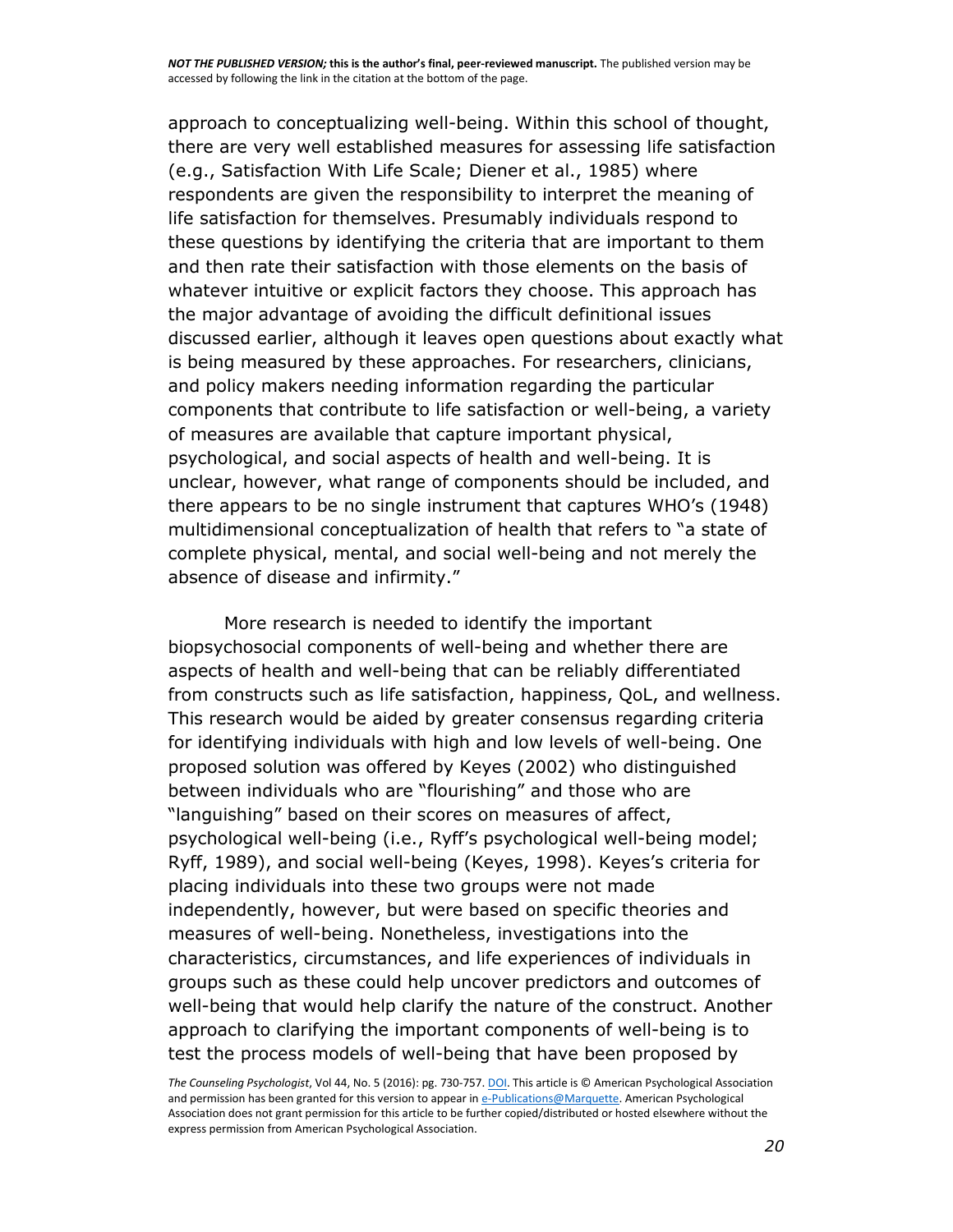researchers such as [Lent \(2004\)](http://journals.sagepub.com/doi/full/10.1177/0011000016633507) and [Jayawickreme et al. \(2012\).](http://journals.sagepub.com/doi/full/10.1177/0011000016633507) Testing these models in various configurations through structural equation modeling and other procedures may help identify constructs that are more appropriately conceptualized as inputs of well-being, mediators and moderators of well-being, or outcomes of well-being.

The cross-cultural validity of these constructs is also an open question at this point, and more research that measures well-being across sociocultural groups might be very helpful for clarifying the nature of well-being. For example, future research might employ multiple approaches to measuring well-being along with individual difference variables such as personality and psychopathology in diverse samples that include a variety of sociocultural subgroups (e.g., based on race/ethnicity, socioeconomic status, age, religion/spirituality, or ability status). Fine-grained examinations of these data might clarify the extent to which particular conceptualizations of well-being are generalizable across individuals and subgroups.

The results of this review also suggest a need for greater discussion and theoretical clarification across schools of thought within psychology as well as across well-being researchers from the medical and behavioral science discipline. Doing so may help clarify relationships among physical health and functioning, psychological well-being, family and community functioning, vocational and economic well-being, and perhaps several additional variables. Such an approach may ultimately provide a much more comprehensive understanding of health and well-being that will be useful across a variety of human service professions as well as for guiding social policy and public health interventions. Greater clarity about the nature and measurement of well-being will better equip health care researchers and clinicians to identify and address deficits in well-being, increase public understanding about well-being and how to develop it, and provide clearer direction for policy makers interested in promoting societal well-being. The importance of the clinical, psychoeducational, and social policy implications of these questions suggests that this research should be a priority.

*The Counseling Psychologist*, Vol 44, No. 5 (2016): pg. 730-757[. DOI.](https://dx.doi.org/10.1177/0011000016633507) This article is © American Psychological Association and permission has been granted for this version to appear i[n e-Publications@Marquette.](http://epublications.marquette.edu/) American Psychological Association does not grant permission for this article to be further copied/distributed or hosted elsewhere without the express permission from American Psychological Association.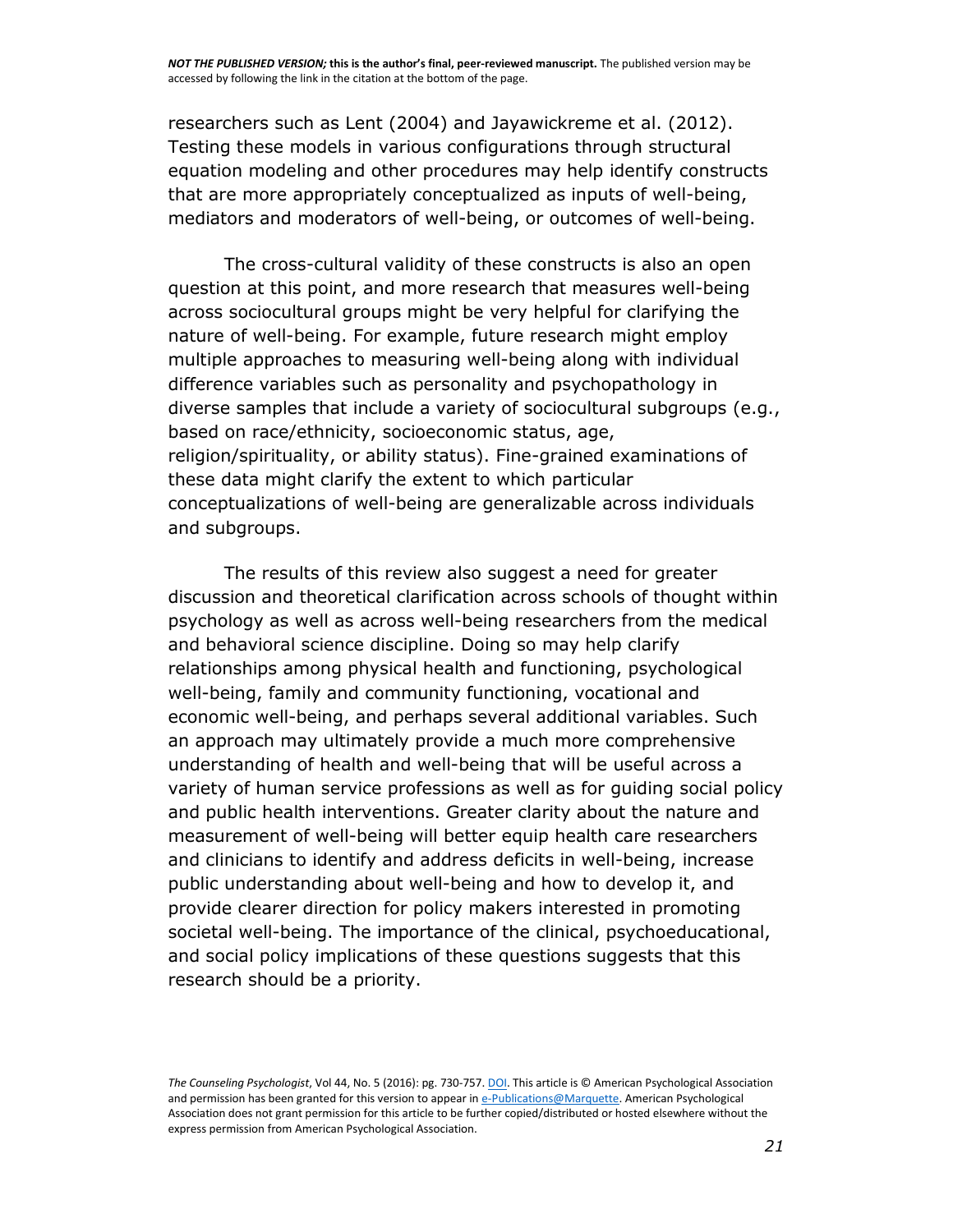### **Declaration of Conflicting Interests**

The authors declared no potential conflicts of interest with respect to the research, authorship, and/or publication of this article.

## **Funding**

The authors received no financial support for the research, authorship, and/or publication of this article.

### **Supplemental Material**

Table S1 is available online at [tcp.sagepub.com/supplemental.](http://tcp.sagepub.com/supplemental)

### **References**

- Adams T., Bezner J., Steinhardt M. (1997). The conceptualization and measurement of perceived wellness: Integrating balance across and within dimensions. *American Journal of Health Promotion*, 11(3), 208-218.
- Andrews F. M., Crandall R. (1976). The validity of measures of selfreported well-being. *Social Indicators Research*, 3(1), 1-19.
- Argyle M., Martin M., Crossland J. (1989). Happiness as a function of personality and social encounters. In Forgas J. P., Innes J. M. (Eds.), *Recent advances in social psychology: An international perspective* (pp. 189-203). Amsterdam, Netherlands: Elsevier.
- Bech P., Gudex C., Staehr Johansen K. (1996). The WHO (Ten) Well-Being Index: Validation in diabetes. *Psychotherapy and Psychosomatics*, 65(4), 183-190.
- Bech P., Olsen L. R., Kjoller M., Rasmussen N. K. (2003). Measuring well-being rather than the absence of distress symptoms: A comparison of the SF-36 mental health subscale and the WHO-Five Well-Being Scale. *International Journal of Methods in Psychiatric Research*, 12(2), 85-91.
- Cantril H. (1965). *The patterns of human concern*. New Brunswick, NJ: Rutgers University Press.
- Cella D., Stone A. A. (2015). Health-related quality of life measurement in oncology: Advances and opportunities. *American Psychologist*, 70 (2), 175-185. doi:10.1037/a0037821
- Cella D. F., Tulsky D. S. (1990). Measuring quality of life today: Methodological aspects. *Oncology*, 4(5), 29-38.

*The Counseling Psychologist*, Vol 44, No. 5 (2016): pg. 730-757[. DOI.](https://dx.doi.org/10.1177/0011000016633507) This article is © American Psychological Association and permission has been granted for this version to appear i[n e-Publications@Marquette.](http://epublications.marquette.edu/) American Psychological Association does not grant permission for this article to be further copied/distributed or hosted elsewhere without the express permission from American Psychological Association.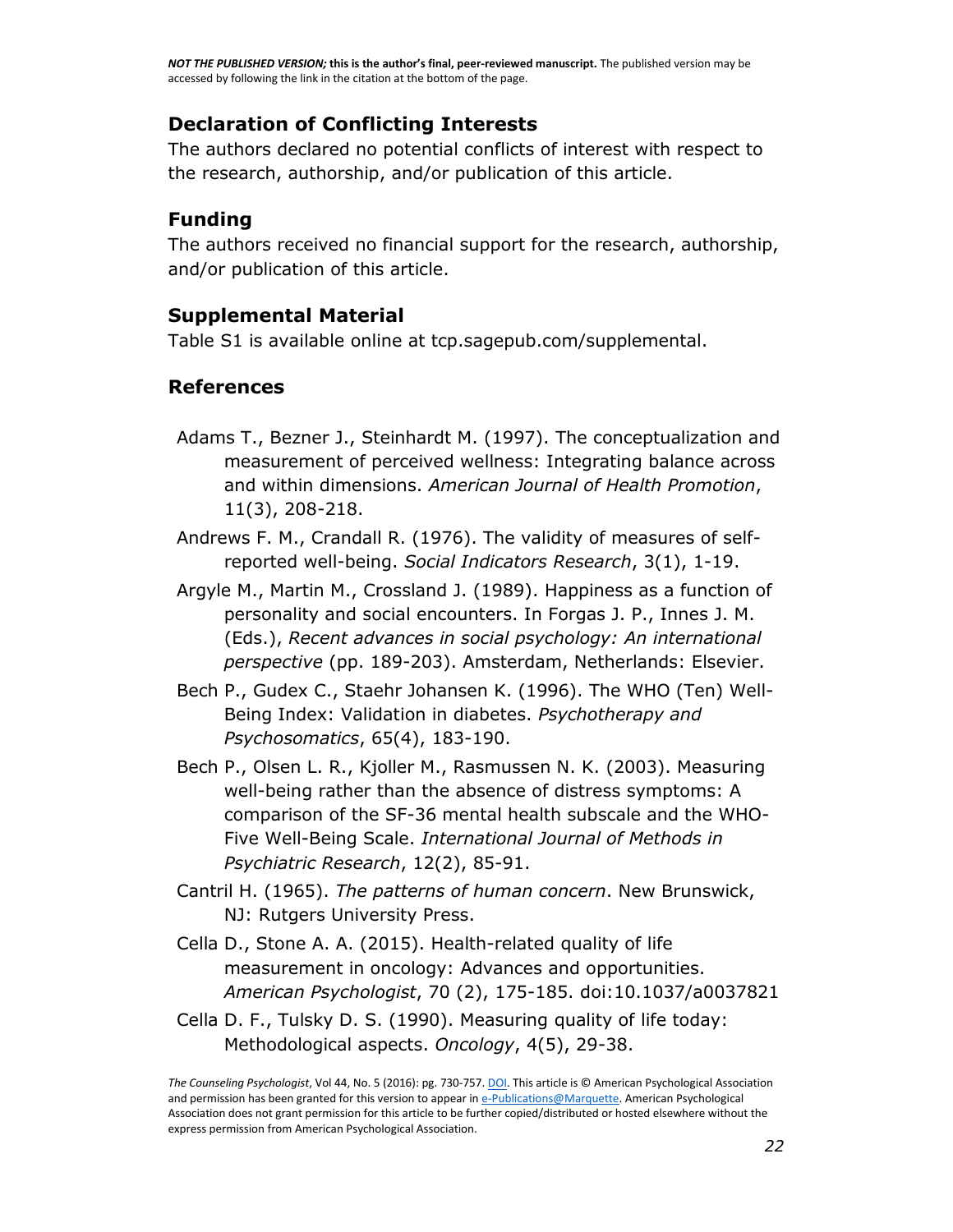- Cummins R. A., Eckersley R., Pallant J., Van Vugt J., Misajon R. (2003). Developing a national index of subjective wellbeing: The Australian unity wellbeing index. *Social Indicators Research*, 64(2), 159-190.
- Cummins R. A., McCabe M. P., Romeo Y., Gullone E. (1994). Validity studies the Comprehensive Quality of Life Scale (COMQOL): Instrument development and psychometric evaluation on college staff and students. *Educational and Psychological Measurement*, 54(2), 372-382. doi:10.1177/0013164494054002011
- Diener E. D., Emmons R. A., Larsen R. J., Griffin S. (1985). The Satisfaction With Life Scale. *Journal of Personality Assessment*, 49(1), 71-75.
- Diener E., Wirtz D., Tov W., Kim-Prieto C., Choi D., Oishi S., Biswas-Diener R. (2010). New well-being measures: Short scales to assess flourishing and positive and negative feelings. *Social Indicators Research*, 97(2), 143-156. doi:10.1007/s11205-009- 9493-y
- Ellison C. W. (1983). Spiritual well-being: Conceptualization and measurement. *Journal of Psychology & Theology*, 11(4), 330- 340.
- European Social Survey. (2014). *ESS Round 7 Source Questionnaire (Measurement instrument)*. London, UK: ESS ERIC Headquarters, Centre for Comparative Social Surveys, City University London. Retrieved from [http://www.europeansocialsurvey.org/"methodology/questionn](http://www.europeansocialsurvey.org/%E2%80%9Dmethodology/questionnaire/) [aire/](http://www.europeansocialsurvey.org/%E2%80%9Dmethodology/questionnaire/) [Google Scholar](http://scholar.google.com/scholar_lookup?publication_year=2014&pages=330-340&issue=4&author=European+Social+Survey&title=ESS+Round+7+Source+Questionnaire&)
- Farmer R. F. (2005). Test review of the Wellness Evaluation of Lifestyle. In Spies R. A., Plake B. S. (Eds.), *The sixteenth mental measurements yearbook*. Retrieved from <https://marketplace.unl.edu/buros/> [Google Scholar](http://scholar.google.com/scholar_lookup?publication_year=2005&pages=330-340&issue=4&author=R.+F.+Farmerauthor=R.+A.+Spies&author=B.+S.+Plake&title=Test+review+of+the+Wellness+Evaluation+of+Lifestyle&)
- Fazio A. F. (1977). *A concurrent validational study of the NCHS General Well-Being Schedule*. Hyattsville, MD: U.S. Department of Health, Education, and Welfare, Public Health Service, Health Resources Administration, National Center for Health Statistics.
- Fordyce M. W. (1988). A review of research on the Happiness Measures: A sixty second index of happiness and mental health. *Social Indicators Research*, 20(4), 355-381.

*The Counseling Psychologist*, Vol 44, No. 5 (2016): pg. 730-757[. DOI.](https://dx.doi.org/10.1177/0011000016633507) This article is © American Psychological Association and permission has been granted for this version to appear i[n e-Publications@Marquette.](http://epublications.marquette.edu/) American Psychological Association does not grant permission for this article to be further copied/distributed or hosted elsewhere without the express permission from American Psychological Association.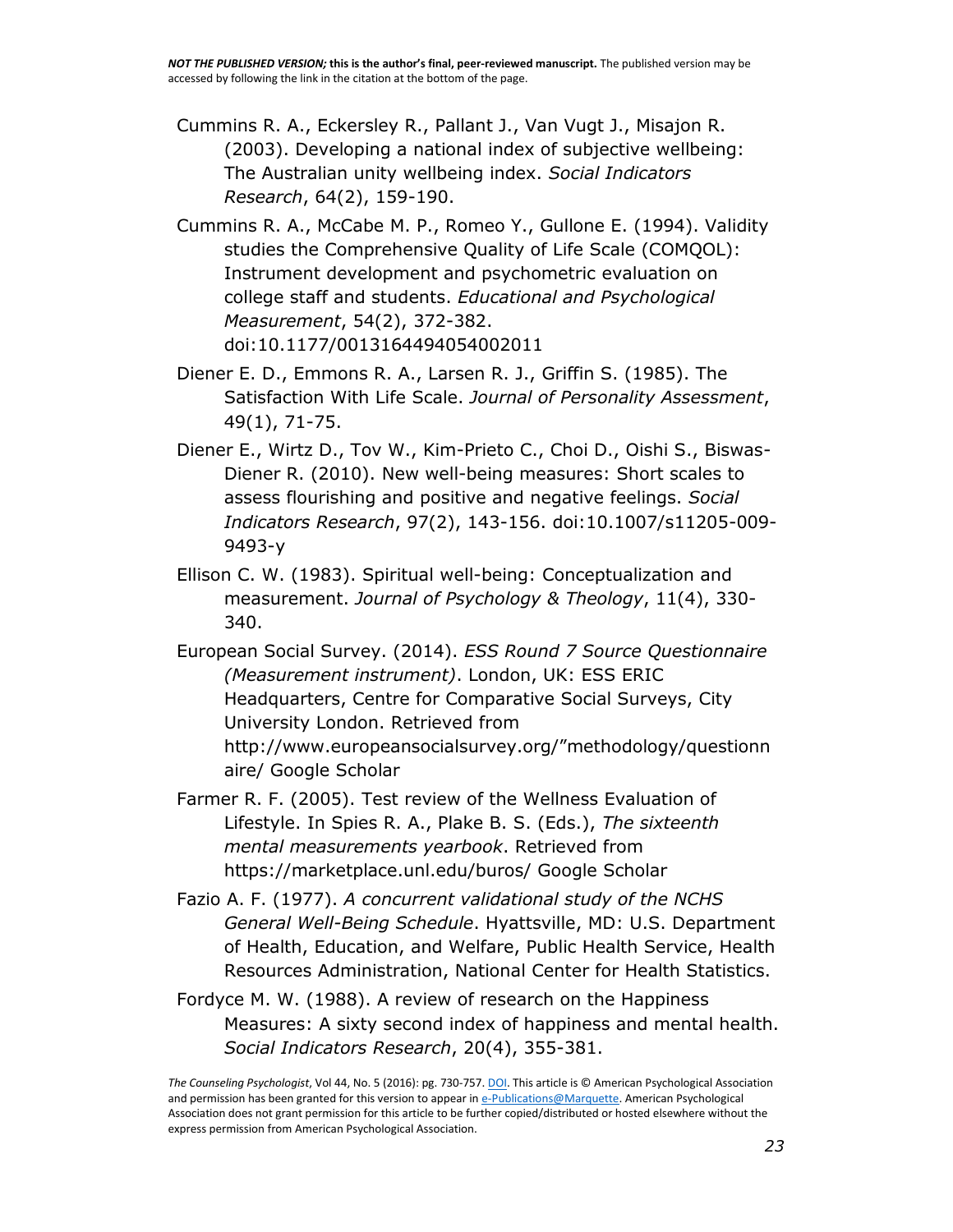Frisch M. B., Cornell J., Villanueva M., Retzlaff P. J. (1992). Clinical validation of the Quality of Life Inventory. A measure of life satisfaction for use in treatment planning and outcome assessment. *Psychological Assessment*, 4(1), 92-101.

Gallup-Healthways. (2014). *Gallup-Healthways Global Well-Being Index*. Retrieved from<http://www.well-beingindex.com/>

- Gatt J. M., Burton K. L., Schofield P. R., Bryant R. A., Williams L. M. (2014). The heritability of mental health and wellbeing defined using COMPAS-W, a new composite measure of wellbeing. *Psychiatry Research*, 219(1), 204-13. doi:10.1016/j.psychres.2014.04.033
- Gurin G., Veroff J., Feld S. (1960). *Americans view their mental health: A nationwide interview survey*. New York, NY: Basic Books.
- Hagedorn J. W. (1996). Happiness and self-deception: An old question examined by a new measure of subjective well-being. *Social Indicators Research*, 38(2), 139-160.
- Harari M. J., Waehler C. A., Rogers J. R. (2005). An empirical investigation of a theoretically based measure of perceived wellness. *Journal of Counseling Psychology*, 52(1), 93-103.
- Hattie J. A., Myers J. E., Sweeney T. J. (2004). A factor structure of wellness: Theory, assessment, analysis, and practice. *Journal of Counseling and Development*, 82(3), 354-364.
- Hervás G., Vázquez C. (2013). Construction and validation of a measure of integrative well-being in seven languages: The Pemberton happiness index. *Health and Quality of Life Outcomes*, 11, 66. doi:10.1186/1477-7525-11-66
- Hills P., Argyle M. (2002). The oxford happiness questionnaire: A compact scale for the measurement of psychological well-being. *Personality and Individual Differences*, 33(7), 1073-1082.
- Huebner E. S. (2004). Research on assessment of life satisfaction of children and adolescents. *Social Indicators Research*, 66(1-2), 3-33.
- Huppert F. A., So T. T. (2013). Flourishing across Europe: Application of a new conceptual framework for defining well-being. *Social Indicators Research*, 110(3), 837-861. doi:10.1007/s11205- 011-9966-7

*The Counseling Psychologist*, Vol 44, No. 5 (2016): pg. 730-757[. DOI.](https://dx.doi.org/10.1177/0011000016633507) This article is © American Psychological Association and permission has been granted for this version to appear i[n e-Publications@Marquette.](http://epublications.marquette.edu/) American Psychological Association does not grant permission for this article to be further copied/distributed or hosted elsewhere without the express permission from American Psychological Association.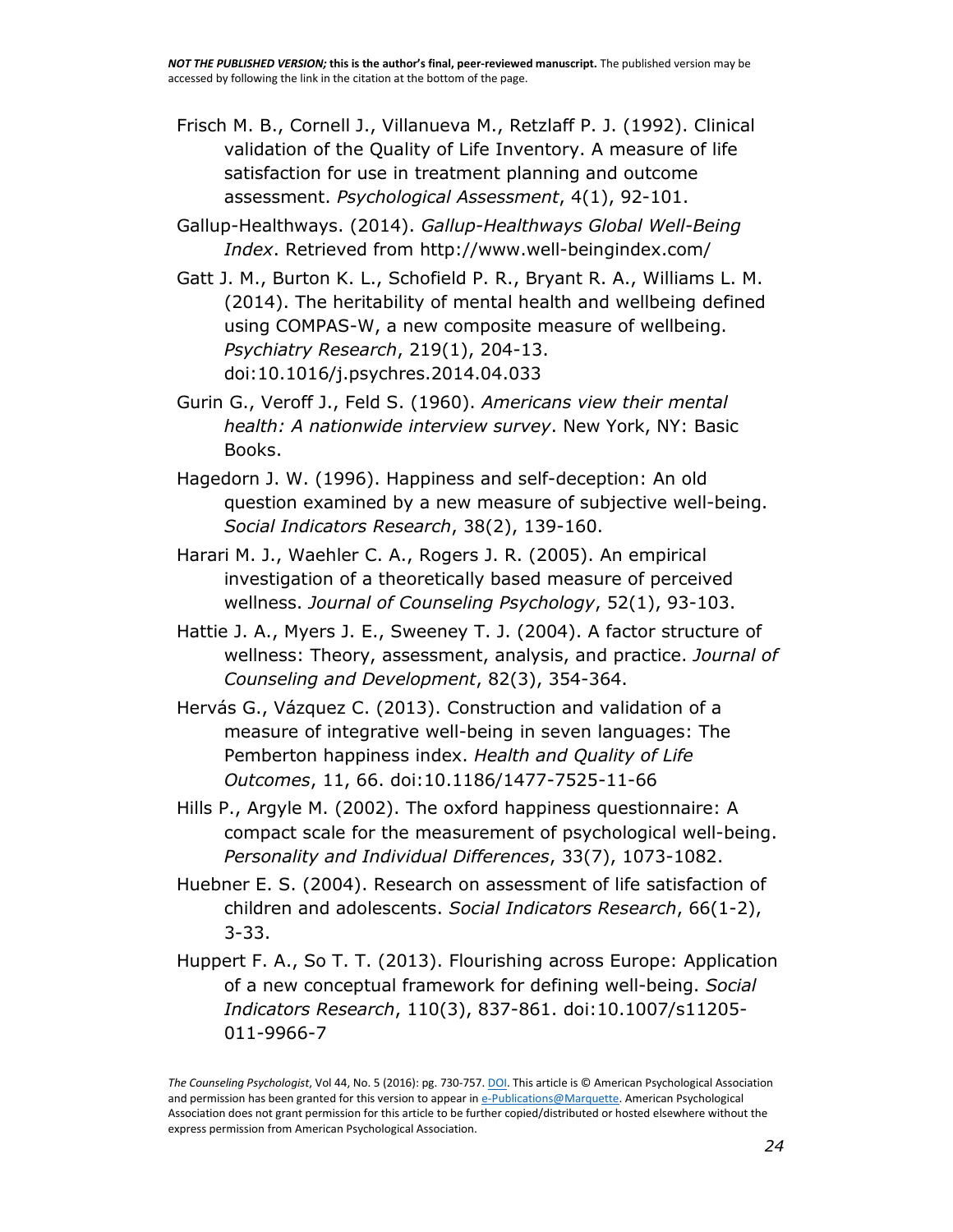- Jayawickreme E., Forgeard M. J. C., Seligman M. E. P. (2012). The engine of well-being. *Review of General Psychology*, 16(4), 327-342. doi:10.1037/a002799
- Johnston M. M., Finney S. J. (2010). Measuring basic needs satisfaction: Evaluating previous research and conducting new psychometric evaluations of the Basic Needs Satisfaction in General scale. *Contemporary Educational Psychology*, 35(4), 280-296. doi:10.1016/j.cedpsych.2010.04.003
- Joseph S., Linley P. A., Harwood J., Lewis C. A., McCollam P. (2004). Rapid assessment of well-being: The Short Depression-Happiness Scale (SDHS). *Psychology and Psychotherapy: Theory, Research and Practice*, 77(4), 463-478.
- Keyes C. L. M. (1998). Social well-being. *Social Psychology Quarterly*, 61(2), 121-140.
- Keyes C. L. (2002). The mental health continuum: From languishing to flourishing in life. *Journal of Health and Social Behavior*, 43(2), 207-222.
- Keyes C. L. (2005). The subjective well-being of America's youth: Toward a comprehensive assessment. *Adolescent & Family Health*, 4, 3-11.
- Keyes C. L., Wissing M., Potgieter J. P., Temane M., Kruger A., van Rooy S. (2008). Evaluation of the Mental Health Continuum-Short Form (MHC-SF) in Setswana-speaking South Africans. *Clinical Psychology & Psychotherapy*, 15(3), 181-192. doi:10.1002/cpp.572
- Lent R. W. (2004). Toward a unifying theoretical and practical perspective on well-being and psychosocial adjustment. *Journal of Counseling Psychology*, 51(4), 482-509. doi:10.1037/0022- 0167.51.4.482
- Lonborg S. (2007). Test review of the Five Factor Wellness Inventory. In Geisinger K. F., Spies R. A., Carlson J. F., Plake B. S. (Eds.), *The seventeenth mental measurements yearbook*. Retrieved from<https://marketplace.unl.edu/buros/>
- Lyubomirsky S., Lepper H. S. (1999). A measure of subjective happiness: Preliminary reliability and construct validation. *Social Indicators Research*, 46(2), 137-155.

*The Counseling Psychologist*, Vol 44, No. 5 (2016): pg. 730-757[. DOI.](https://dx.doi.org/10.1177/0011000016633507) This article is © American Psychological Association and permission has been granted for this version to appear i[n e-Publications@Marquette.](http://epublications.marquette.edu/) American Psychological Association does not grant permission for this article to be further copied/distributed or hosted elsewhere without the express permission from American Psychological Association.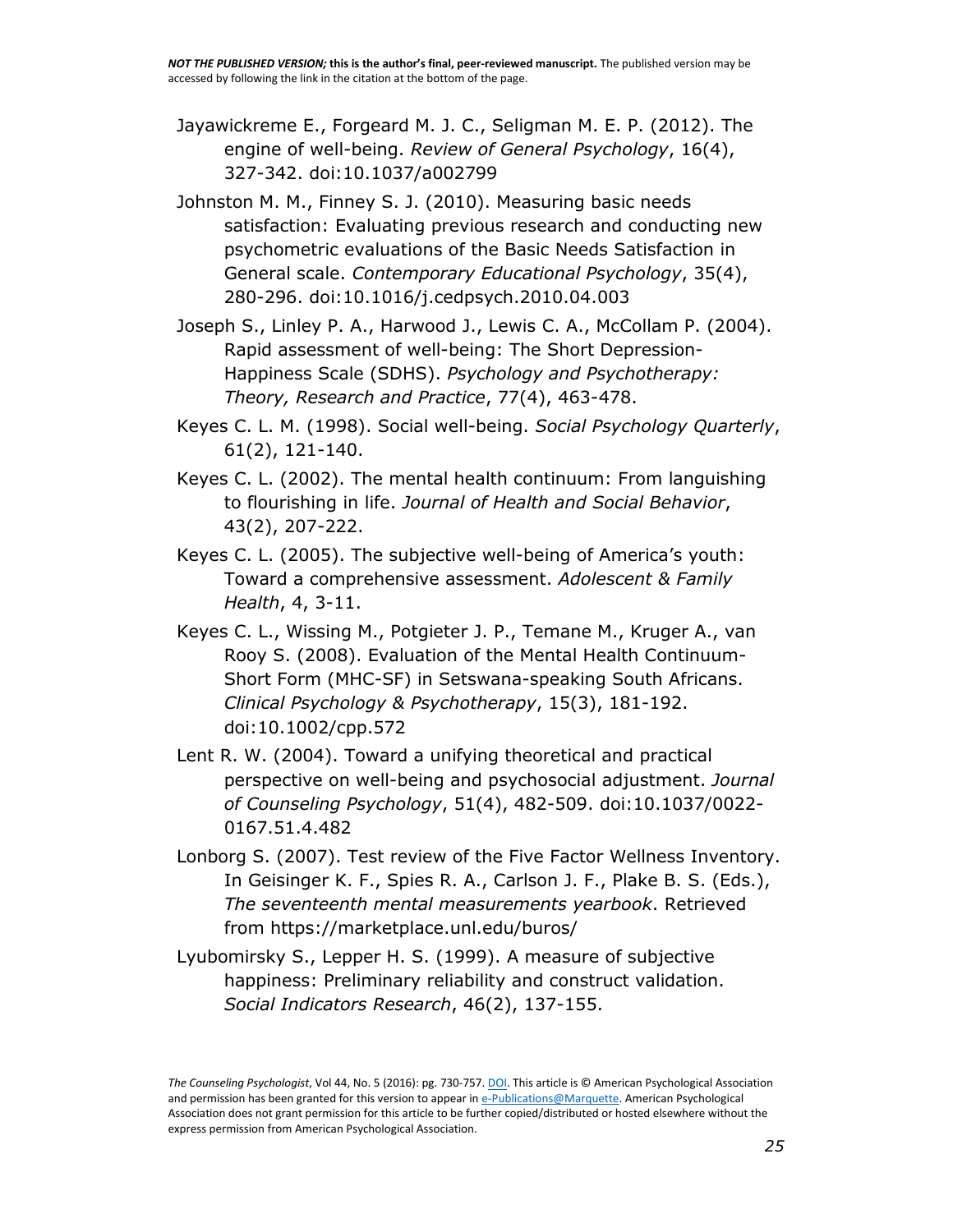- McDowell I. (2010). Measures of self-perceived well-being. *Journal of Psychosomatic Research*, 69(1), 69-79. doi:10.1016/j.jpsychores.2009.07.002
- McHorney C. A., Ware J. E., Lu J. F., Sherbourne C. D. (1994). The MOS 36-item Short-Form Health Survey (SF-36): III. Tests of data quality, scaling assumptions, and reliability across diverse patient groups. *Medical Care*, 32(1), 40-66.
- McHorney C. A., Ware J. E., Raczek A. E. (1993). The MOS 36-item Short-Form Health Survey (SF-36): II. Psychometric and clinical tests of validity in measuring physical and mental health constructs. *Medical Care*, 31(3), 247-263.
- Messick S. (1995). Validity of psychological assessment: Validation of inferences from persons' responses and performances as scientific inquiry into score meaning. *American Psychologist*, 50, 741-749. doi:10.1037/0003-066x.50.9.741
- Myers J. E., Luecht R. M., Sweeney T. J. (2004). The factor structure of wellness: Reexamining theoretical and empirical models underlying the Wellness Evaluation of Lifestyle (WEL) and the five-factor WEL. *Measurement and Evaluation in Counseling and Development*, 26, 194-208.
- Neugarten B. L., Havighurst R. J., Tobin S. S. (1961). The measurement of life satisfaction. *Journal of Gerontology Journal of Gerontology*, 16(2), 134-143.
- Nunnally J. C., Bernstein I. H. (1994). The assessment of reliability. *Psychometric Theory*, 3, 248-292.
- Owen T. R. (1999). The reliability and validity of a wellness inventory. *American Journal of Health Promotion*, 13(3), 180- 182.
- Palombi B. J. (1992). Psychometric properties of wellness instruments. *Journal of Counseling and Development*, 71(2), 221-225.
- Pouwer F., Van Der Ploeg H. M., Ader H. J., Heine R. J., Snoek F. J. (1999). The 12-Item Well-Being Questionnaire: An evaluation of its validity and reliability in Dutch people with diabetes. *Diabetes Care*, 22(12), 2004-2010.
- Remor E. (2013). Development and psychometric testing of the Hemophilia Well-Being Index. *International Journal of*

*The Counseling Psychologist*, Vol 44, No. 5 (2016): pg. 730-757[. DOI.](https://dx.doi.org/10.1177/0011000016633507) This article is © American Psychological Association and permission has been granted for this version to appear i[n e-Publications@Marquette.](http://epublications.marquette.edu/) American Psychological Association does not grant permission for this article to be further copied/distributed or hosted elsewhere without the express permission from American Psychological Association.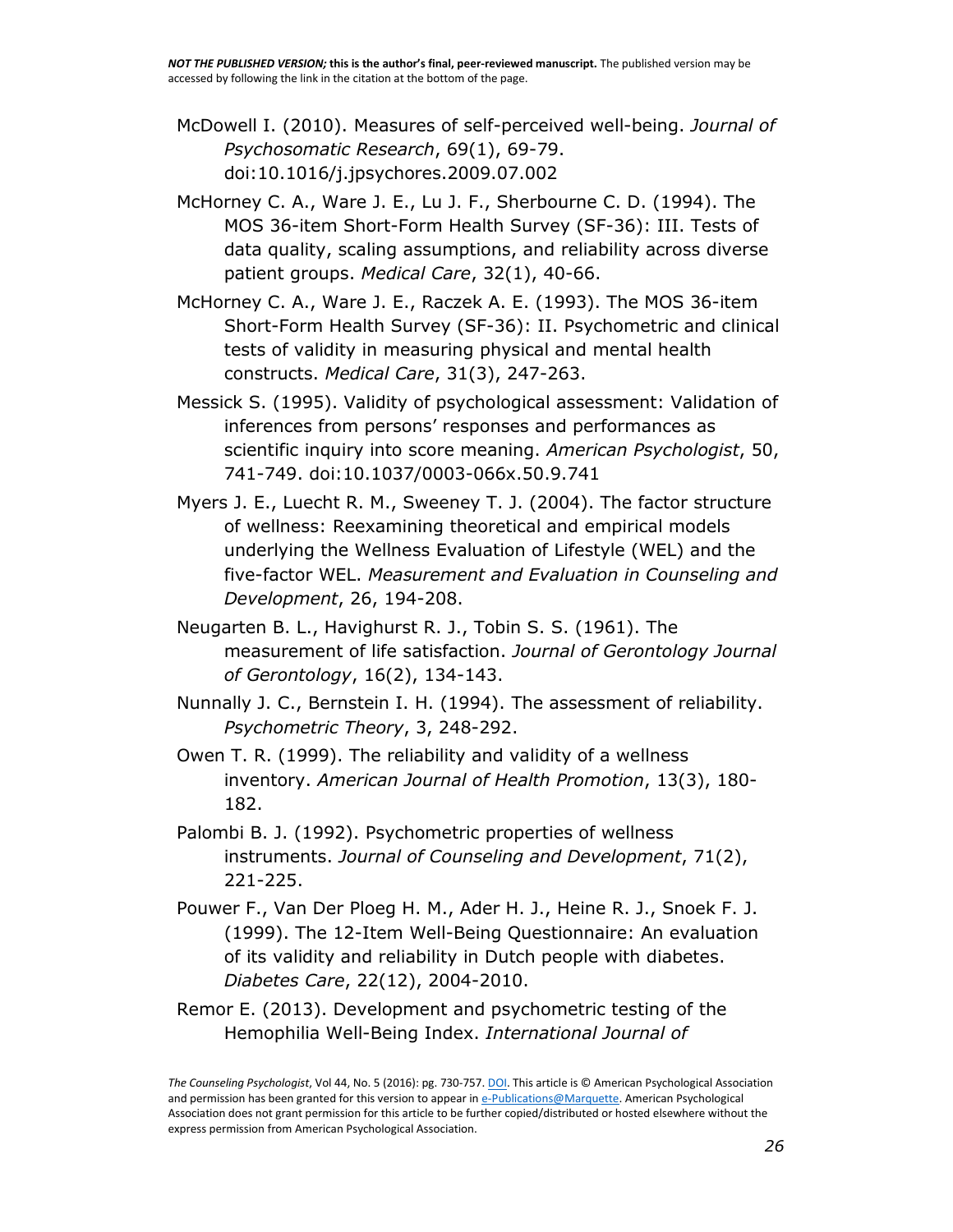*Behavioral Medicine*, 20(4), 609-617. doi:10.1007/s12529-012- 9261-2

- Renger R. F., Midyett S. J., Soto Mas F. G., Erin T. D., McDermott H. M., Papenfuss R. L., . . . Hewitt M. J. (2000). Optimal Living Profile: An inventory to assess health and wellness. *American Journal of Health Behavior*, 24(6), 403-412.
- Revicki D. A., Leidy N. K., Howland L. (1996). Evaluating the psychometric characteristics of the Psychological General Well-Being Index with a new response scale. *Quality of Life Research*, 5(4), 419-425.
- Richardson J., Iezzi A., Khan M. A., Maxwell A. (2014). Validity and reliability of the Assessment of Quality of Life (AQOL)–8D multiattribute utility instrument. *Patient*, 7(1), 85-96. doi:10.1007/s40271-013-0036-x
- Roscoe L. J. (2009). Wellness: A review of theory and measurement for counselors. *Journal of Counseling and Development*, 87(2), 216-226.
- Ryan R. M., Deci E. L. (2001). On happiness and human potentials: A review of research on hedonic and eudaimonic well-being. *Annual Review of Psychology*, 52(1), 141-166.
- Ryff C. D. (1989). Happiness is everything, or is it? Explorations on the meaning of psychological well-being. *Journal of Personality and Social Psychology*, 57(6), 1069-1081.
- Ryff C., Almeida D. M., Ayanian J. S., Carr D. S., Cleary P. D., Coe C., . . . Williams D. (2007). *National Survey of Midlife Development in the United States (MIDUS II), 2004-2006*, Phone Questionnaire (Measurement instrument). Retrieved from <http://doi.org/10.3886/ICPSR04652.v6>
- Ryff C. D., Keyes C. L. M. (1995). The structure of psychological wellbeing revisited. *Journal of Personality and Social Psychology*, 69(4), 719-727.
- Tennant R., Hiller L., Fishwick R., Platt S., Joseph S., Weich S., . . . Stewart-Brown S. (2007). The Warwick-Edinburgh Mental Well-Being Scale (WEMWBS): Development and UK validation. *Health and Quality of Life Outcomes*, 5, 63-75. doi:10.1186/1477-7525-5-63

*The Counseling Psychologist*, Vol 44, No. 5 (2016): pg. 730-757[. DOI.](https://dx.doi.org/10.1177/0011000016633507) This article is © American Psychological Association and permission has been granted for this version to appear i[n e-Publications@Marquette.](http://epublications.marquette.edu/) American Psychological Association does not grant permission for this article to be further copied/distributed or hosted elsewhere without the express permission from American Psychological Association.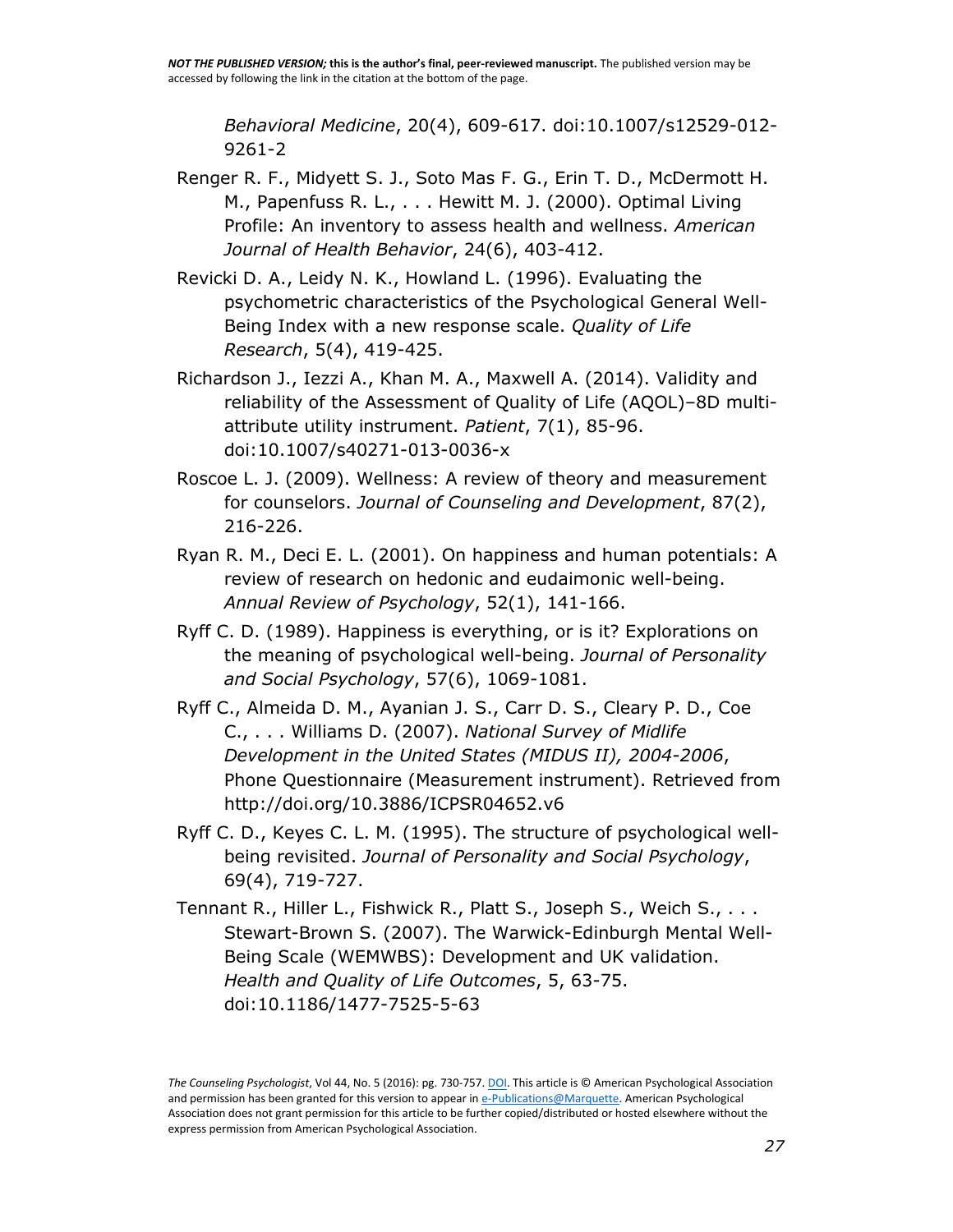- Ware J. E., Sherbourne C. D. (1992). The MOS 36-item Short-Form Health Survey (SF-36). I. Conceptual framework and item selection. *Medical Care*, 30(6), 473-483.
- Waterman A. S., Schwartz S. J., Zamboanga B. L., Ravert R. D., Williams M. K., Bede Agocha V., . . . Brent Donnellan M. (2010). The Questionnaire for Eudaimonic Well-Being: Psychometric properties, demographic comparisons, and evidence of validity. *Journal of Positive Psychology*, 5(1), 41-61. doi:10.1080/17439760903435208
- Watson D., Clark L. A., Tellegen A. (1988). Development and validation of brief measures of positive and negative affect: The PANAS scales. *Journal of Personality and Social Psychology*, 54(6), 1063-1070.
- WHOQOL Group. (1998). The World Health Organization Quality of Life Assessment (WHOQOL): Development and general psychometric properties. *Social Science & Medicine*, 46(12), 1569-1585.
- World Health Organization. (1948). Charter. Geneva, Switzerland: Author.
- World Values Survey. (2012). World Values Survey Wave 6 (2010- 2012) (Measurement instrument). Retrieved from <http://www.worldvaluessurvey.us/WVSDocumentationWV6.jsp>
- Zabihi R., Ketabi S., Tavakoli M., Ghadiri M. (2014). Examining the internal consistency reliability and construct validity of the Authentic Happiness Inventory (AHI) among Iranian EFL learners. *Current Psychology*, 33(3), 377-392. doi:10.1007/s12144-014-9217-6

## **Author Biographies**

- **Philip J. Cooke** is a doctoral candidate in counseling psychology at Marquette University. His research interests include the psychosocial well-being of gender and sexual minorities, and the promotion of well-being for minority populations through psychotherapy.
- **Timothy P. Melchert** is a member of the counseling psychology faculty at Marquette University. He received his PhD in counseling psychology from the University of Wisconsin-Madison.

*The Counseling Psychologist*, Vol 44, No. 5 (2016): pg. 730-757[. DOI.](https://dx.doi.org/10.1177/0011000016633507) This article is © American Psychological Association and permission has been granted for this version to appear i[n e-Publications@Marquette.](http://epublications.marquette.edu/) American Psychological Association does not grant permission for this article to be further copied/distributed or hosted elsewhere without the express permission from American Psychological Association.